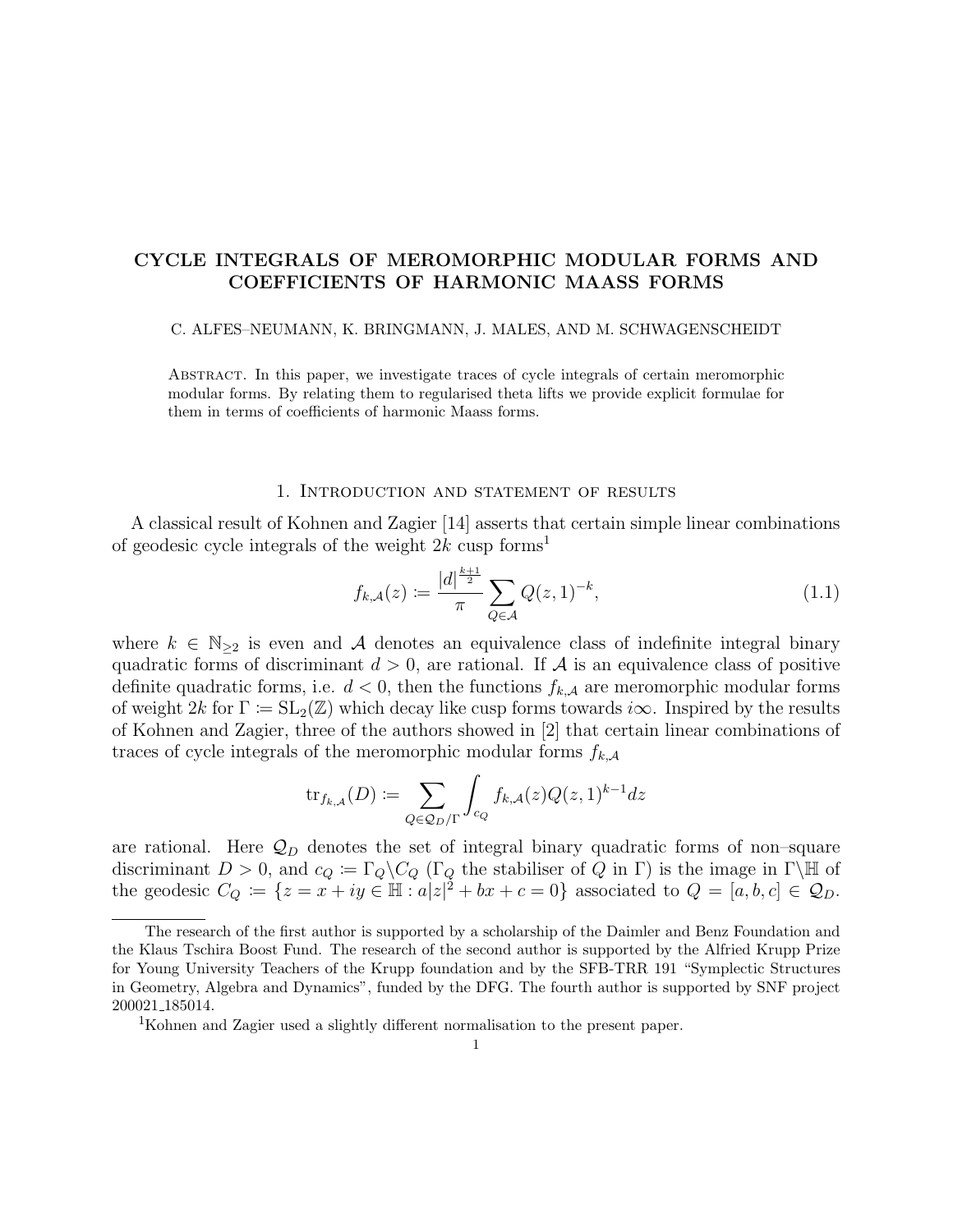Note that the cycle integrals have to be defined using the Cauchy principal value as explained in [2] if a pole of  $f_{k,\mathcal{A}}$  lies on a geodesic  $c_Q$  for  $Q \in \mathcal{Q}_D$ .

In the present paper, we relate the traces of cycle integrals of the meromorphic modular forms  $f_{k,A}$  to Fourier coefficients of so–called harmonic Maass forms. Below we state our main results in terms of vector–valued harmonic Maass forms for the Weil representation associated with an even lattice. In the introduction, we however restrict to the lattice of signature  $(1, 2)$ 

$$
L \coloneqq \left\{ X = \begin{pmatrix} -b & -c \\ a & b \end{pmatrix} : a, b, c \in \mathbb{Z} \right\},\
$$

equipped with the quadratic form  $q(X) := det(X)$ . The significance of the lattice L lies in the fact that its dual lattice  $L'$  can be identified with the set of all integral binary quadratic forms, with  $-4q(X)$  corresponding to the discriminant. We let  $\mathbb{C}[L'/L]$  be the group ring of the discriminant form  $L'/L$ , and we denote by  $\mathcal D$  the Grassmannian of positive definite lines in  $L \otimes \mathbb{R}$ , which can be identified with the complex upper half–plane H by sending  $z \in \mathbb{H}$  to the positive line generated by  $\left(\begin{array}{cc} -x & x^2+y^2 \\ 1 & x \end{array}\right)$  $\begin{pmatrix} -x & x^2+y^2 \\ -1 & x \end{pmatrix}$ .

Let  $A$  be a fixed class of positive definite integral binary quadratic forms of discriminant  $d < 0$ . We let  $z_{\mathcal{A}} \in \mathbb{H}$  denote the CM point associated to some quadratic form  $Q \in \mathcal{A}$ , which means that  $z_{\mathcal{A}}$  is the unique solution of  $Q(z_{\mathcal{A}}, 1) = 0$  in H. For simplicity, we denote the corresponding positive line in  $\mathcal D$  by the same symbol  $z_{\mathcal{A}}$ , and we let  $z_{\mathcal{A}}^{\perp}$  denote its orthogonal complement in  $L \otimes \mathbb{R}$ . Since  $z_{\mathcal{A}}$  is a CM point, the corresponding positive line in  $\mathcal{D}$  and its orthogonal complement are defined over  $\mathbb Q$ , and we may define two sublattices of  $L$  by

$$
P \coloneqq L \cap z_{\mathcal{A}}, \qquad N \coloneqq L \cap z_{\mathcal{A}}^{\perp},
$$

which are one–dimensional positive definite and two–dimensional negative definite sublattices, respectively. Then  $P \oplus N$  has finite index in L. For simplicity, we assume that  $L = P \oplus N$  in the introduction.

The usual vector–valued theta function  $\Theta_P$  associated to P is a holomorphic modular form of weight  $\frac{1}{2}$  for the Weil representation of P. We denote by  $\mathcal{G}_P^+$  $P^+$  the holomorphic part of a harmonic Maass form  $\mathcal{G}_P$  of weight  $\frac{3}{2}$  for the dual Weil representation of P that maps to  $\Theta_P$  under  $\xi_{\frac{3}{2}}$ , where  $\xi_{\kappa} := 2iv^{\kappa} \frac{\overline{\partial}}{\partial \overline{\tau}}$  with  $\tau = u + iv \in \mathbb{H}$ . Furthermore, for  $k \in 2\mathbb{N}$  we let  $f(\tau) = \sum_{n \gg -\infty}^{\infty} c_f(n) e(n\tau)$  (with  $e(w) := e^{2\pi i w}$  for  $w \in \mathbb{C}$ ) be a weakly holomorphic modular form of weight  $\frac{3}{2} - k$  satisfying the Kohnen plus space condition  $c_f(n) = 0$  for  $n \equiv 1, 2 \pmod{4}$ . We also assume that  $c_f(-D) = 0$  if  $D > 0$  is a square. The modular form f corresponds to a vector-valued weakly holomorphic modular form of weight  $\frac{3}{2} - k$ for the Weil representation of L, which we also denote by  $f$  (compare [12, Section 5]). The following formula is the main result of this paper; the general result for arbitrary congruence subgroups and both even and odd  $k$  can be found in Theorem 5.1.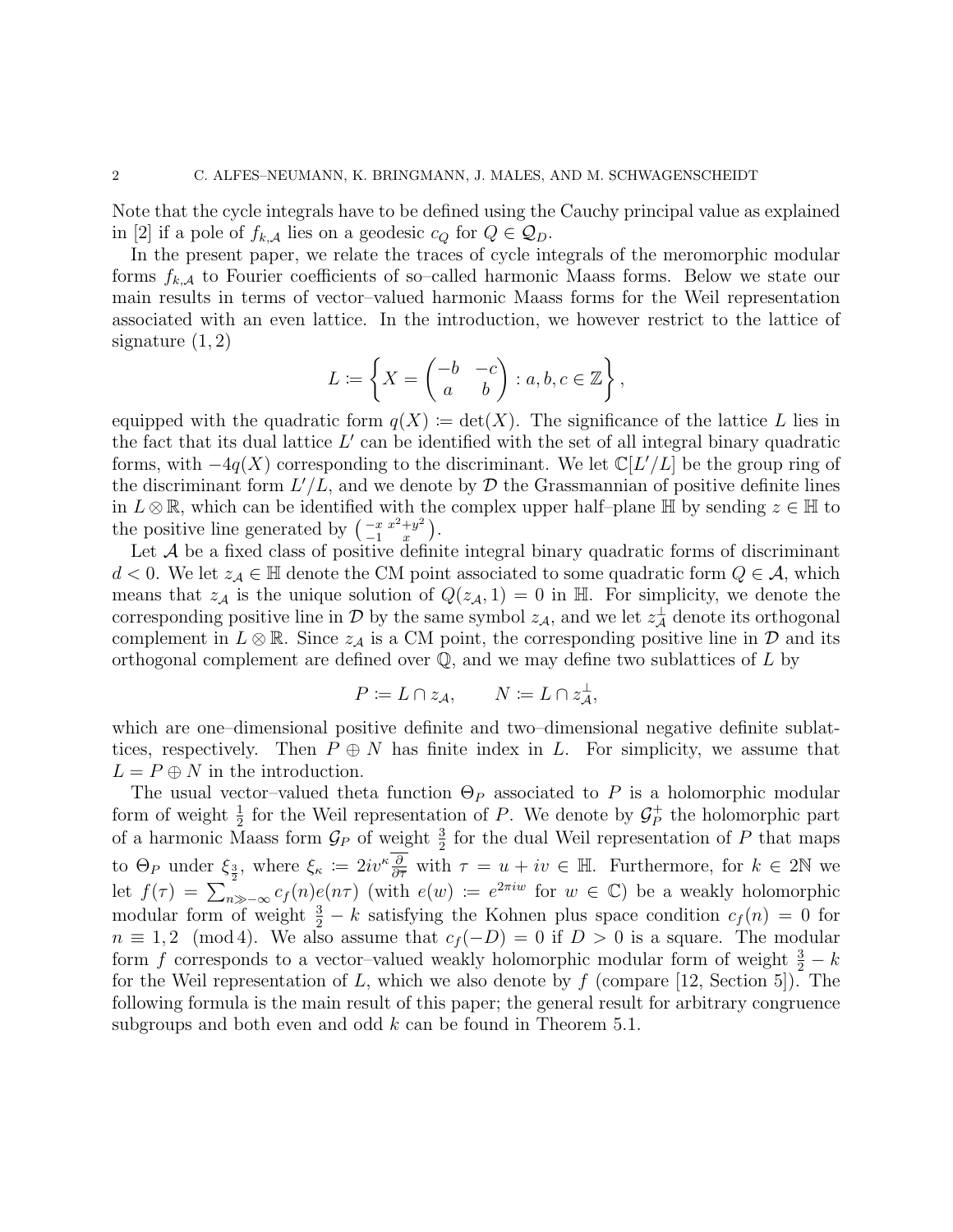**Theorem 1.1.** Let  $k \in 2\mathbb{N}$  and assume that  $z_A$  does not lie on any of the geodesics  $c_Q$  for  $Q \in \mathcal{Q}_D$  if  $c_f(-D) \neq 0$ . Then we have that

$$
\sum_{D>0} c_f(-D) \operatorname{tr}_{f_{k,A}}(D) = \frac{2^{k-3}|d|^{\frac{1}{2}}}{\pi |\overline{\Gamma}_{z_A}|} \operatorname{CT}\left(\left\langle f(\tau), [\mathcal{G}_P^+(\tau), \Theta_{N^-}(\tau)]_{\frac{k}{2}-1}\right\rangle\right),
$$

where  $\Gamma_{z_{\mathcal{A}}}$  is the stabiliser of  $z_{\mathcal{A}}$  in  $\Gamma = \Gamma / \{\pm 1\}$ , CT denotes the constant term in a Fourier expansion,  $\langle \cdot, \cdot \rangle$  is the natural bilinear form on  $\mathbb{C}[L'/L]$ ,  $[\cdot, \cdot]_n$  denotes the n-th Rankin–Cohen bracket, and  $\Theta_{N^-}$  is the holomorphic theta function associated to the positive definite lattice  $N^- \coloneqq (N, -q).$ 

We remark that by [2, Theorem 1.1] the left–hand side of Theorem 1.1 is rational if the coefficients of f are rational. By [10, Theorem 4.3], one can choose  $\mathcal{G}_P$  such that the coefficients of its holomorphic part  $\mathcal{G}_P^+$ <sup>+</sup> lie in  $\pi |d|^{-\frac{1}{2}} \mathbb{Q}$ . In particular, combining Theorem 1.1 and [10, Theorem 4.3] we obtain a new proof for the rationality of the linear combinations of cycle integrals of the meromorphic modular forms  $f_{k,A}$  in Theorem 1.1. Moreover, by comparing [2, Theorem 1.2] with Theorem 1.1 above one can obtain interesting identities between two finite sums involving coefficients of harmonic Maass forms.

**Example** 1.2. As an illustrating example of Theorem 1.1, we consider the class  $\mathcal A$  of the quadratic form [1, 0, 1] of discriminant  $-4$ , with the associated CM point  $z_A = i$ . The corresponding positive line in  $\mathcal D$  is spanned by the vector  $\begin{pmatrix} 0 & 1 \\ -1 & 0 \end{pmatrix}$ . The lattice P is also spanned by this vector, and is therefore isomorphic to  $(\mathbb{Z}, n^2)$ . The lattice N consists of those  $X \in L$  with  $a = -c$ , and hence is isomorphic to  $(\mathbb{Z}^2, -n^2 - m^2)$ .

Now we choose  $k = 2$ . In this case, for every discriminant  $D > 0$  there exists a unique weakly holomorphic modular form  $f_D$  of weight  $-\frac{1}{2}$  $\frac{1}{2}$  satisfying the Kohnen plus space condition and having a Fourier expansion of the form  $f_D(\tau) = e(-D\tau) + O(1)$ . Using the Cohen–Eisenstein series of weight  $\frac{5}{2}$ , one can show that the constant term of  $f_D$  is given by  $-120L_D(-1)$ , where  $L_D(s)$  denotes the usual L–function associated to a non–square discriminant  $D > 0$ . The vector-valued theta function  $\Theta_P$  can be identified with the Jacobi theta function  $\theta(\tau) \coloneqq \sum_{n \in \mathbb{Z}} e(n^2 \tau)$  (by adding its components and replacing  $\tau$  by  $4\tau$ , compare [12, Section 5]), and  $\Theta_{N^-}$  can essentially be identified with  $\theta^2$ . Zagier [16] showed that the generating function  $\mathcal{G}_P^+$  $P^+_{P}(\tau) \coloneqq -16\pi \sum_{n\geq 0} H(n)e(n\tau)$  of Hurwitz class numbers  $H(n)$  (with  $H(0) \coloneqq -\frac{1}{12}$  is the holomorphic part of a harmonic Maass form of weight  $\frac{3}{2}$  which maps to  $\theta$  under  $\xi_{\frac{3}{2}}$ .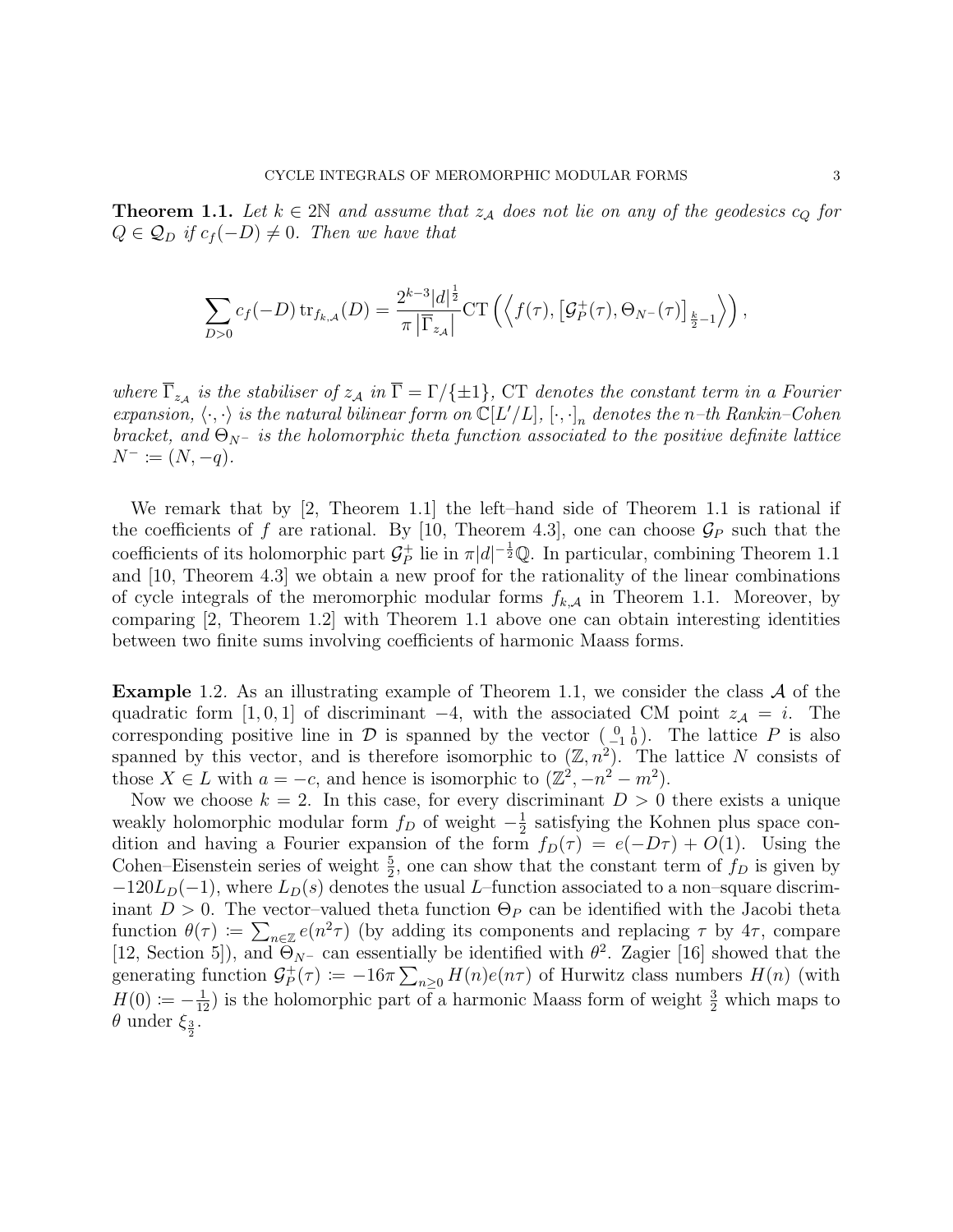Now choosing  $f = f_D$  and  $\mathcal{G}_P^+$  $P_P^+$  as the generating function of Hurwitz class numbers as above, Theorem 1.1 yields the formula

$$
tr_{f_{2,[1,0,1]}}(D) = -40L_D(-1) - 4 \sum_{\substack{n,m \in \mathbb{Z} \\ n \equiv D \pmod{2}}} H(D - n^2 - m^2)
$$

for any non–square discriminant  $D > 0$  if i does not lie on any of the geodesics  $c_Q$  for  $Q \in \mathcal{Q}_D$ . Similarly, by computing the Rankin–Cohen bracket, for  $k = 4$  we obtain

$$
\text{tr}_{f_{4,[1,0,1]}}(D) = \sum_{\substack{n,m \in \mathbb{Z} \\ n \equiv D \pmod{2}}} \left(4D - 10n^2 - 10m^2\right) H\left(D - n^2 - m^2\right).
$$

The proof of Theorem 1.1 consists of three main steps. For the first one, we use the fact that  $\text{tr}_{f_{k,A}}(D)$  can be written as a special value of the iterated raising operator applied to a locally harmonic Maass form  $\mathcal{F}_{1-k,D}$ , which was first introduced by Kane, Kohnen, and one of the authors [4] and whose precise definition in the vector–valued setup is recalled in Section 3. Namely, [15, Corollary 4.3] implies that

$$
\operatorname{tr}_{f_{k,A}}(D) \doteq D^{k-\frac{1}{2}} R_{2-2k}^{k-1}(\mathcal{F}_{1-k,D})(z_{\mathcal{A}}),
$$

where  $R_{\kappa}^n \coloneqq R_{\kappa+2n-2} \circ \cdots \circ R_{\kappa}$  with  $R_{\kappa}^0 \coloneqq \text{id}$  is an iterated version of the *Maass raising operator*  $R_{\kappa} \coloneqq 2i \frac{\partial}{\partial \tau x} + \frac{\kappa}{v}$  $\frac{\kappa}{v}$ , and the symbol  $\dot{=}$  means equality up to a non–zero multiplicative constant.

In the second step, we write the function  $R_{2-2}^{k-1}$  $\sum_{2-2k}^{k-1}(\mathcal{F}_{1-k,D})$  as a regularised theta lift, following Borcherds [3]. Namely, in Theorem 3.2 we show that

$$
\sum_{D>0} c_f(-D) D^{k-\frac{1}{2}} R_{2-2k}^{k-1}(\mathcal{F}_{1-k,D})(z) \doteq \int_{\mathcal{F}}^{\text{reg}} \left\langle R_{\frac{3}{2}-k}^{k-1}(f)(\tau), \overline{\Theta_L(\tau,z)} \right\rangle v^{-\frac{1}{2}} \frac{du dv}{v^2},
$$

where the integral is taken over the standard fundamental domain  $\mathcal F$  of  $\Gamma$  and has to be regularised as explained in Section 3, and  $\Theta_L(\tau, z)$  denotes the Siegel theta function associated to L.

Finally, in the third step, we use the fact that the evaluation of the Siegel theta function  $\Theta_L(\tau, z_{\mathcal{A}})$  at the CM point  $z_{\mathcal{A}}$  essentially splits as a tensor product of the holomorphic theta functions  $\Theta_P$  and  $\Theta_{N^-}$  associated to the lattices P and N<sup>-</sup>. Then using Stokes' Theorem, the regularised theta integral can be evaluated as

$$
\int_{\mathcal{F}}^{\text{reg}} \left\langle R^{\frac{k}{2}-1}_{\frac{3}{2}-k}(f)(\tau), \overline{\Theta_L(\tau, z_{\mathcal{A}})} \right\rangle v^{-\frac{1}{2}} \frac{du dv}{v^2} \doteq \text{CT}\left( \left\langle f(\tau), \left[ \mathcal{G}_P^+(\tau), \Theta_{N^-}(\tau) \right]_{\frac{k}{2}-1} \right\rangle \right),
$$

see Theorem 4.1 below. Our strategy to prove the last formula closely follows methods from recent work of Bruinier, Ehlen, and Yang [8]. Combining these three steps gives Theorem 1.1.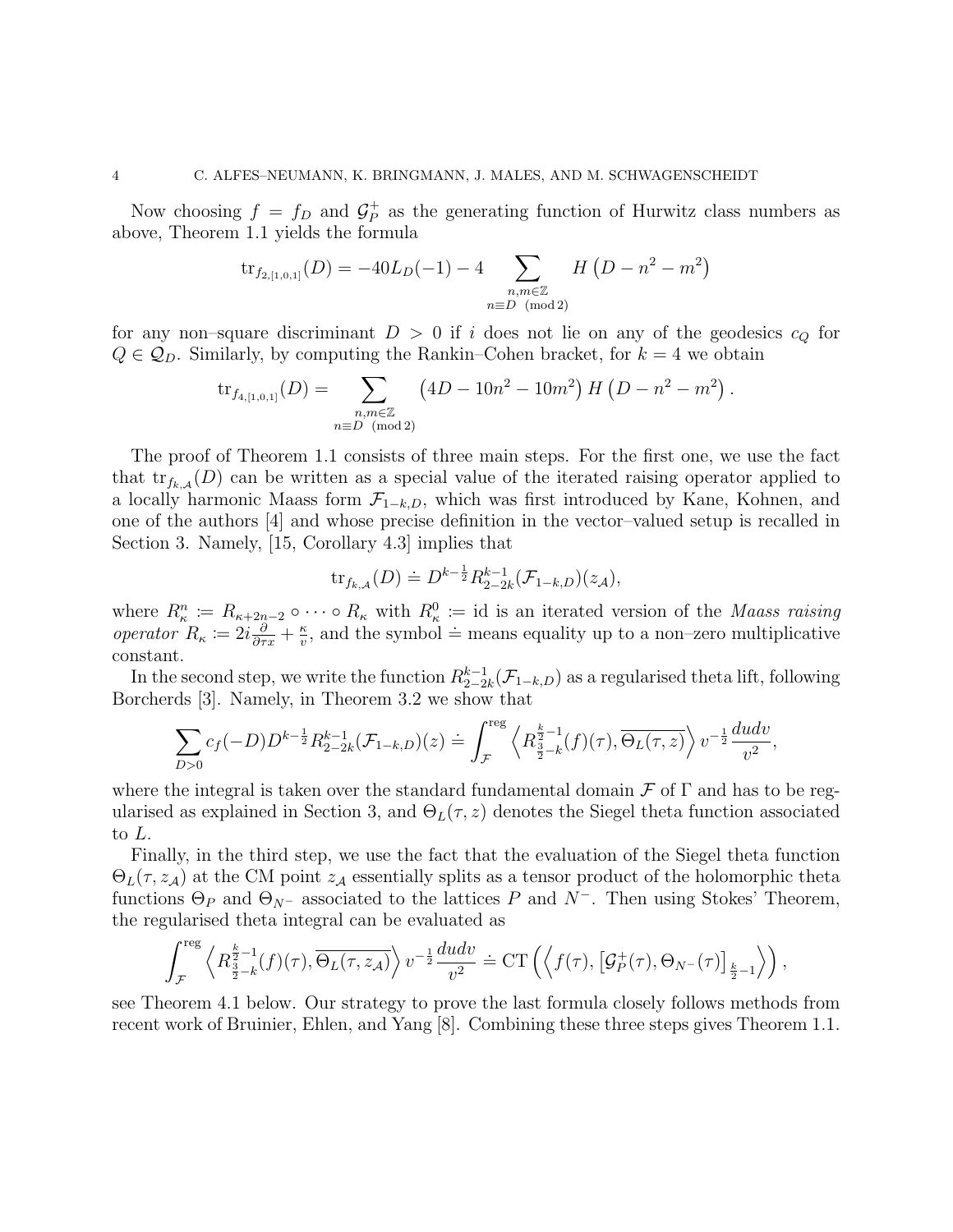The paper is organised as follows. We begin in Section 2 by recalling preliminaries which are pertinent to the rest of the paper. Section 3 is dedicated to the study of the regularised theta lift alluded to above. The evaluation of the theta lift at CM points is discussed in Section 4. Finally, in Section 5 we give the proof of Theorem 1.1 and its generalisation to higher level and arbitrary weight.

## **ACKNOWLEDGMENTS**

The authors thank Jan Bruinier and Stephan Ehlen for useful discussions.

# 2. Preliminaries

# 2.1. The Weil representation. The *metaplectic extension of*  $SL_2(\mathbb{Z})$  is defined as

$$
\widetilde{\Gamma} := \mathrm{Mp}_2(\mathbb{Z}) := \left\{ (\gamma, \phi) \colon \gamma = \begin{pmatrix} a & b \\ c & d \end{pmatrix} \in \mathrm{SL}_2(\mathbb{Z}), \phi \colon \mathbb{H} \to \mathbb{C} \text{ holomorphic}, \phi^2(\tau) = c\tau + d \right\}.
$$

We let  $\Gamma_{\infty}$  denote the subgroup generated by  $T \coloneqq ((\begin{smallmatrix} 1 & 1 \\ 0 & 1 \end{smallmatrix}), 1)$ .

Let L be an even lattice of signature  $(r, s)$  with quadratic form q and associated bilinear form  $(\cdot, \cdot)$ . Let L' denote its dual lattice,  $\mathbb{C}[L'/L]$  be the group ring of  $L'/L$  with standard basis elements  $\mathfrak{e}_{\mu}$  for  $\mu \in L'/L$ , and  $\langle \cdot, \cdot \rangle$  be the natural bilinear form on  $\mathbb{C}[L'/L]$  given by  $\langle \mathfrak{e}_{\mu}, \mathfrak{e}_{\nu} \rangle = \delta_{\mu,\nu}$ . The *Weil representation*  $\rho_L$  associated with L is the representation of  $\tilde{\Gamma}$  on  $\mathbb{C}[L'/L]$  defined by

$$
\rho_L(T)(\mathfrak{e}_{\mu}) := e(q(\mu))\mathfrak{e}_{\mu}, \qquad \rho_L(S)(\mathfrak{e}_{\mu}) := \frac{e\left(\frac{1}{8}(s-r)\right)}{\sqrt{|L'/L|}} \sum_{\nu \in L'/L} e(-(\nu,\mu))\mathfrak{e}_{\nu}.
$$

The Weil representation  $\rho_{L}$ - associated to the lattice  $L^- = (L, -q)$  is called the *dual Weil* representation associated to L.

#### 2.2. Harmonic Maass forms. Let  $\kappa \in \frac{1}{2}$  $\frac{1}{2}\mathbb{Z}$  and define the *slash-operator* by

$$
f|_{\kappa,\rho_L}(\gamma,\phi)(\tau):=\phi(\tau)^{-2\kappa}\rho_L^{-1}(\gamma,\phi)f(\gamma\tau),
$$

for a function  $f: \mathbb{H} \to \mathbb{C}[L'/L]$  and  $(\gamma, \phi) \in \widetilde{\Gamma}$ . Following [9], we call a smooth function  $f: \mathbb{H} \to \mathbb{C}[L/L]$  a harmonic Maass form of weight  $\kappa$  with respect to  $\rho_L$  if it is annihilated by the weight  $\kappa$  Laplace operator

$$
\Delta_{\kappa} := -v^2 \left( \frac{\partial^2}{\partial u^2} + \frac{\partial^2}{\partial v^2} \right) + i\kappa v \left( \frac{\partial}{\partial u} + i \frac{\partial}{\partial v} \right),
$$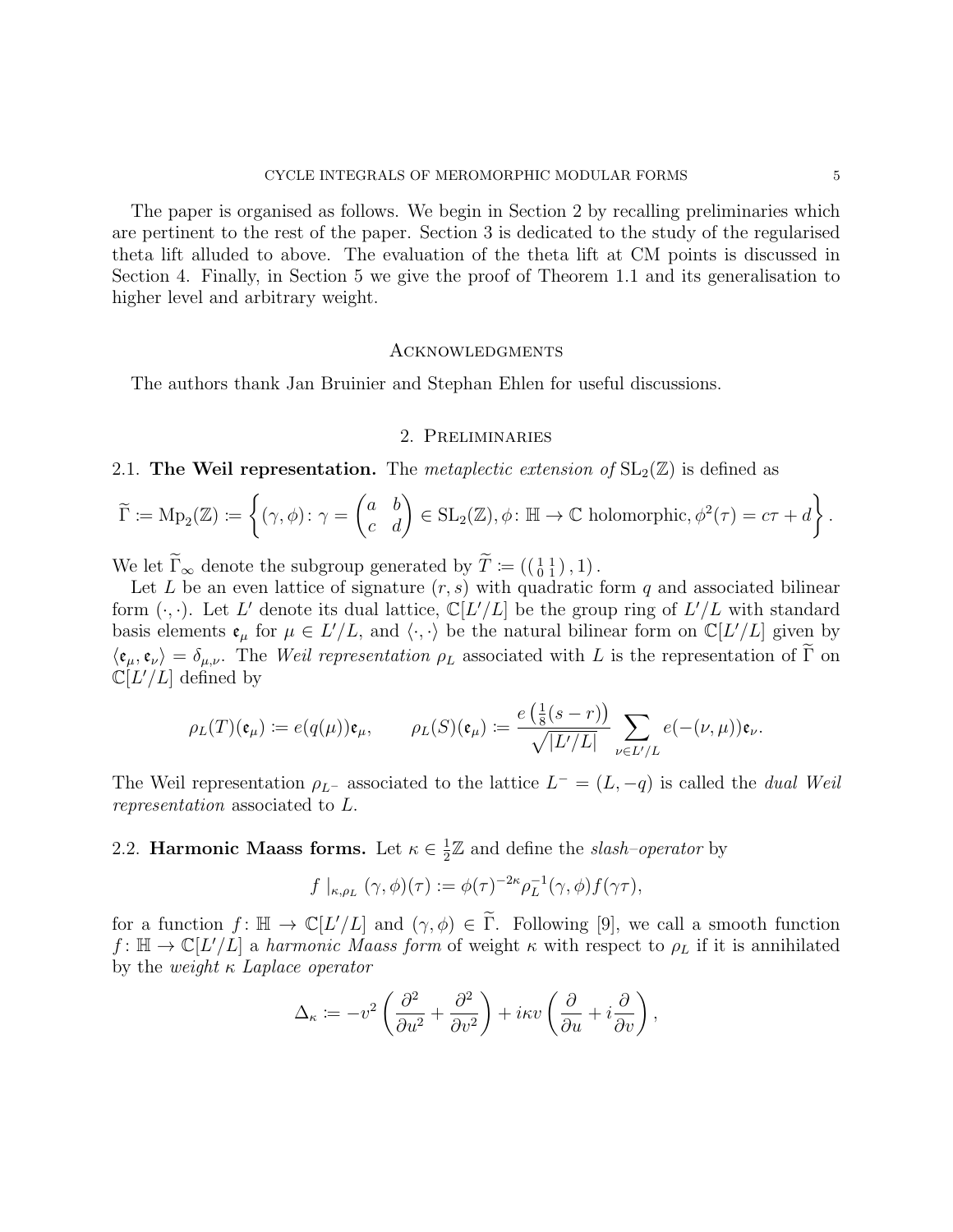if it is invariant under the slash-operator  $|_{\kappa,\rho_L}$ , and if there exists a  $\mathbb{C}[L'/L]$ -valued Fourier polynomial (the principal part of f)

$$
P_f(\tau) := \sum_{\mu \in L'/L} \sum_{n \leq 0} c_f^+(\mu, n) e(n\tau) \mathfrak{e}_{\mu}
$$

such that  $f(\tau) - P_f(\tau) = O(e^{-\varepsilon \nu})$  as  $v \to \infty$  for some  $\varepsilon > 0$ . We denote the vector space of harmonic Maass forms of weight  $\kappa$  with respect to  $\rho_L$  by  $H_{\kappa,L}$ , and we let  $M_{\kappa,L}^!$  be the subspace of weakly holomorphic modular forms. Every  $f \in H_{\kappa,L}$  can be written as a sum  $f = f^+ + f^-$  of a *holomorphic* and a *non-holomorphic part*, having Fourier expansions of the form

$$
f^+(\tau) = \sum_{\mu \in L'/L} \sum_{n \gg -\infty} c_f^+(\mu, n) e(n\tau) \mathfrak{e}_{\mu}, \quad f^-(\tau) = \sum_{\mu \in L'/L} \sum_{n < 0} c_f^-(\mu, n) \Gamma(1 - \kappa, 4\pi |n| v) e(n\tau) \mathfrak{e}_{\mu},
$$

where  $\Gamma(s, x) := \int_x^{\infty} t^{s-1} e^{-t} dt$  denotes the incomplete Gamma function.

The antilinear differential operator  $\xi_{\kappa} = 2iv^{\kappa} \frac{\partial}{\partial \overline{\tau}}$  from the introduction maps a harmonic Maass form  $f \in H_{\kappa,L}$  to a cusp form of weight  $2-\kappa$  for  $\rho_{L}$ -. We further require the *lowering* and raising operators  $L_{\kappa} := -2iv^2 \frac{\partial}{\partial \overline{\tau}}$  and  $R_{\kappa} = 2i \frac{\partial}{\partial \tau} + \frac{\kappa}{v}$  $\frac{\kappa}{v}$ , which lower and raise the weight of a smooth function transforming like a modular form of weight  $\kappa$  for  $\rho_L$  by two.

2.3. Maass–Poincaré series. Let  $\kappa \in \frac{1}{2}$  $\frac{1}{2}\mathbb{Z}$  with  $\kappa$  < 0, and denote by  $M_{\mu,\nu}$  the usual M–Whittaker function (see [1, equation 13.1.32]). We define, for  $s \in \mathbb{C}$  and  $u \in \mathbb{R} \setminus \{0\}$ ,

$$
\mathcal{M}_{\kappa,s}(u) := |u|^{-\frac{\kappa}{2}} M_{\text{sgn}(u)\frac{\kappa}{2}, s-\frac{1}{2}}(|u|). \tag{2.1}
$$

Following [7], for  $\mu \in L'/L$  and  $m \in \mathbb{Z} - q(\mu)$  with  $m > 0$  we define the vector-valued Maass–Poincaré series

$$
F_{\mu,-m,\kappa,s}(\tau) \coloneqq \frac{1}{2\Gamma(2s)} \sum_{(\gamma,\phi) \in \widetilde{\Gamma}_{\infty} \backslash \widetilde{\Gamma}} \left( \mathcal{M}_{\kappa,s}(-4\pi m v) e(-mu) \mathfrak{e}_{\mu} \right)|_{\kappa,\rho_L} (\gamma,\phi)(\tau).
$$

The series converges absolutely for  $\text{Re}(s) > 1$ , and at the special point  $s = 1-\frac{\kappa}{2}$  $\frac{\kappa}{2}$ , the function

$$
F_{\mu,-m,\kappa}(\tau) \coloneqq F_{\mu,-m,\kappa,1-\frac{\kappa}{2}}(\tau)
$$

defines a harmonic Maass form in  $H_{\kappa,L}$  with principal part  $e(m\tau)(\mathfrak{e}_{\mu} + \mathfrak{e}_{-\mu}) + \mathfrak{c}$  for some constant  $\mathfrak{c} \in \mathbb{C}[L/L]$ . In particular, every harmonic Maass form  $f \in H_{\kappa,L}$  can be written as a linear combination

$$
f(\tau) = \frac{1}{2} \sum_{\mu \in L'/L} \sum_{m>0} c_f^+(\mu, -m) F_{\mu, -m, \kappa}(\tau). \tag{2.2}
$$

The following lemma follows inductively from [8, Proposition 3.4].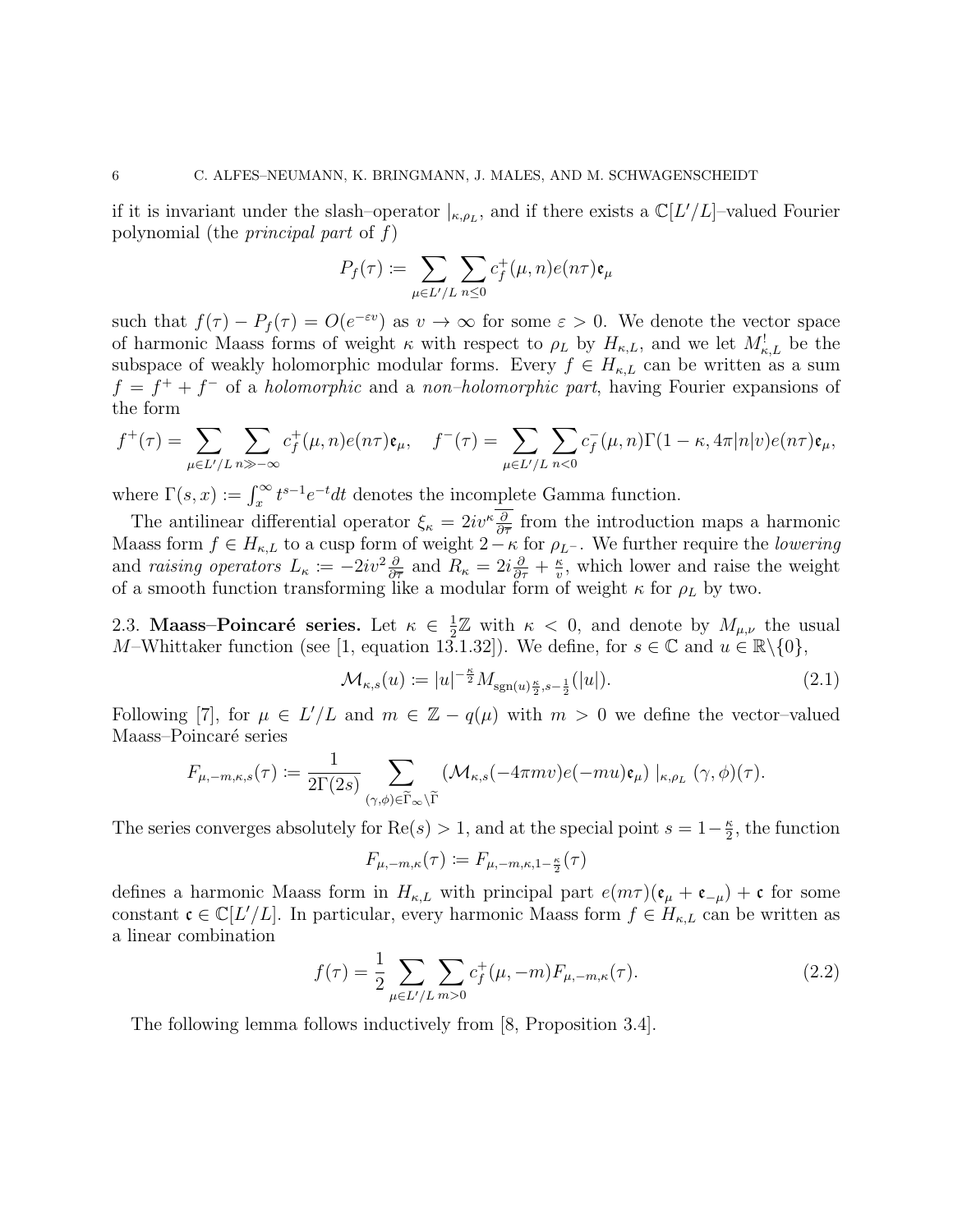**Lemma 2.1.** For  $n \in \mathbb{N}_0$  we have that

$$
R_{\kappa}^{n}(F_{\mu,-m,\kappa,s})\left(\tau\right)=(4\pi m)^{n}\frac{\Gamma\left(s+n+\frac{\kappa}{2}\right)}{\Gamma\left(s+\frac{\kappa}{2}\right)}F_{\mu,-m,\kappa+2n,s}(\tau).
$$

2.4. Operators on vector-valued modular forms. For an even lattice L we let  $A_{\kappa,L}$ be the space of  $\mathbb{C}[L'/L]$ -valued smooth modular forms (i.e. modular forms which possess derivatives of all orders) of weight  $\kappa$  with respect to the representation  $\rho_L$ .

Let  $K \subset L$  be a sublattice of finite index. Since we have the inclusions  $K \subset L \subset L' \subset K'$ we therefore have  $L/K \subset L'/K \subset K'/K$ , hence the natural map  $L'/K \to L'/L, \mu \mapsto \bar{\mu}$ . For  $\mu \in K'/K$  and  $f \in A_{\kappa,L}$ , and  $g \in A_{\kappa,K}$ , define

$$
(f_K)_{\mu} := \begin{cases} f_{\bar{\mu}} & \text{if } \mu \in L'/K, \\ 0 & \text{if } \mu \notin L'/K, \end{cases} \qquad (g^L)_{\bar{\mu}} = \sum_{\alpha \in L/K} g_{\alpha+\mu},
$$

where  $\mu$  is a fixed preimage of  $\bar{\mu}$  in  $L'/K$ . For the proof of the following lemma we refer the reader to [11, Section 3].

Lemma 2.2. There are two natural maps

$$
\operatorname{res}_{L/K}\colon A_{\kappa,L}\to A_{\kappa,K},\quad f\mapsto f_K,\qquad\qquad \operatorname{tr}_{L/K}\colon A_{\kappa,K}\to A_{\kappa,L},\quad g\mapsto g^L,
$$

such that for any  $f \in A_{\kappa,L}$  and  $g \in A_{\kappa,K}$ , we have  $\langle f, \overline{g}^L \rangle = \langle f_K, \overline{g} \rangle$ .

2.5. Rankin–Cohen brackets. Let K and L be even lattices. For  $n \in \mathbb{N}_0$  and functions  $f \in A_{\kappa,K}$  and  $g \in A_{\ell,L}$  with  $\kappa, \ell \in \frac{1}{2}$  $\frac{1}{2}\mathbb{Z}$  we define the *n*-th *Rankin–Cohen bracket* 

$$
[f,g]_n := \frac{1}{(2\pi i)^n} \sum_{\substack{r,s \geq 0 \\ r+s=n}} (-1)^r \frac{\Gamma(\kappa+n)\Gamma(\ell+n)}{\Gamma(s+1)\Gamma(\kappa+n-s)\Gamma(r+1)\Gamma(\ell+n-r)} f^{(r)} \otimes g^{(s)},
$$

where the tensor product of two vector-valued functions  $f = \sum_{\mu} f_{\mu} \mathfrak{e}_{\mu} \in A_{\kappa,K}$  and  $g =$  $\sum_{\nu} g_{\nu} \mathfrak{e}_{\nu} \in A_{\ell,L}$  is defined by

$$
f \otimes g := \sum_{\mu,\nu} f_{\mu} g_{\nu} \mathfrak{e}_{\mu+\nu} \in A_{\kappa+\ell,K\oplus L}.
$$

The proof of the following formula can be found in [8, Proposition 3.6].

**Proposition 2.3.** Let  $f \in H_{\kappa,K}$  and  $g \in H_{\ell,L}$  be harmonic Maass forms. For  $n \in \mathbb{N}_0$  we have

$$
(-4\pi)^n L_{\kappa+\ell+2n} ([f,g]_n) = \frac{\Gamma(\kappa+n)}{\Gamma(n+1)\Gamma(\kappa)} L_{\kappa}(f) \otimes R_{\ell}^n(g) + (-1)^n \frac{\Gamma(\ell+n)}{\Gamma(n+1)\Gamma(\ell)} R_{\kappa}^n(f) \otimes L_{\ell}(g).
$$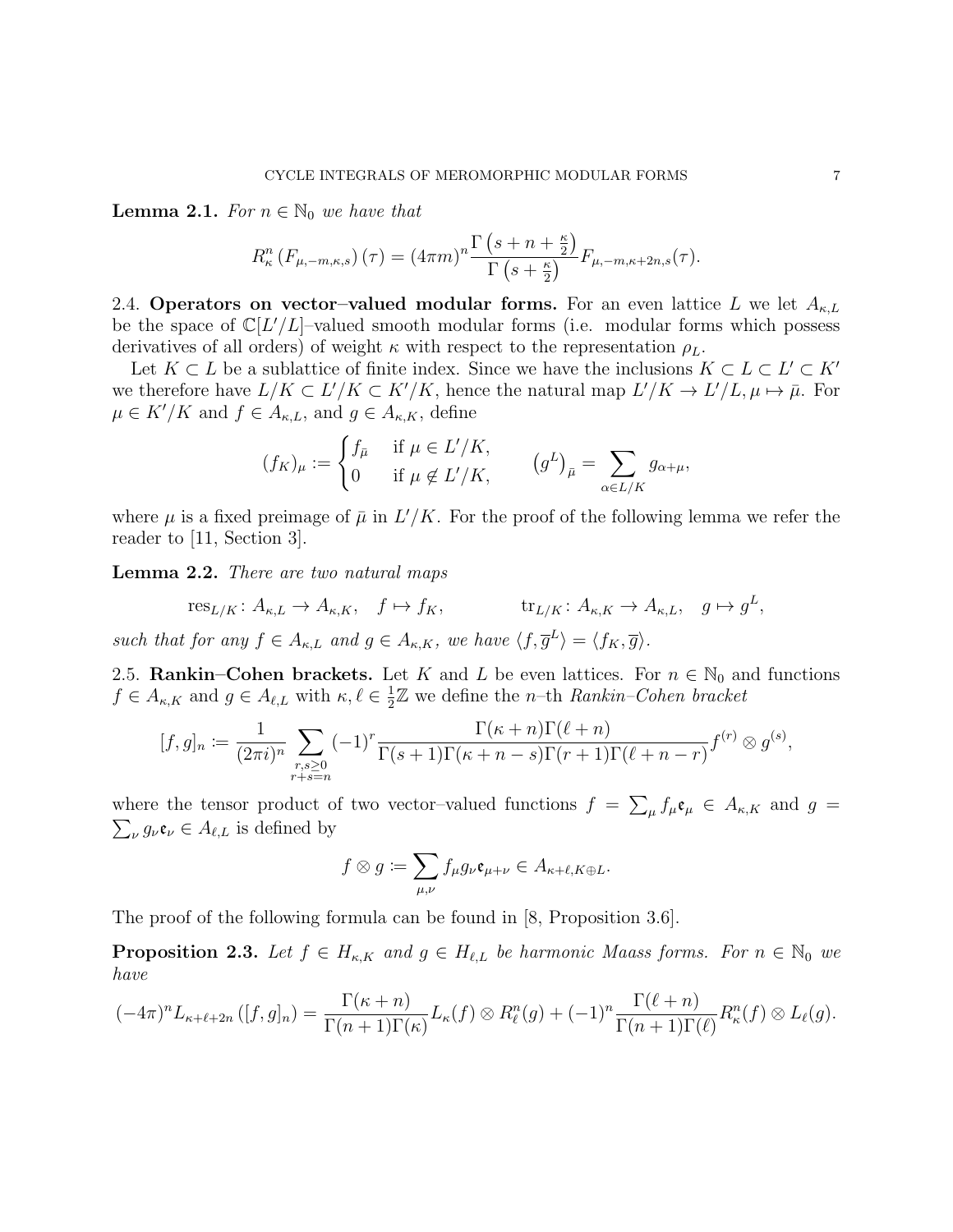2.6. A quadratic space of signature  $(1, 2)$ . For  $M \in \mathbb{N}$  we consider the rational quadratic space

$$
V := \left\{ X = \begin{pmatrix} -\frac{b}{2M} & -\frac{c}{M} \\ a & \frac{b}{2M} \end{pmatrix} : a, b, c \in \mathbb{Q} \right\}
$$

along with the quadratic form  $q(X) := M \det(X)$  and the corresponding bilinear form  $(X, Y) := -M \text{tr}(XY)$  for  $X, Y \in V$ ; it has signature  $(1, 2)$ . Furthermore, its elements can be identified with rational quadratic forms  $Q_X = [aM, b, c]$ , where the discriminant of  $Q_X$  corresponds to  $-4Mq(X)$ . The group SL<sub>2</sub>(Q) acts as isometries on V via  $gX := gXg^{-1}$ . Let D be the Grassmannian of lines in  $V \otimes \mathbb{R}$  on which q is positive definite. We may identify D with the upper half–plane  $\mathbb H$  by associating to  $z \in \mathbb H$  the positive line generated by

$$
X_1(z) := \frac{1}{\sqrt{2My}} \begin{pmatrix} -x & x^2 + y^2 \\ -1 & x \end{pmatrix}.
$$

Then  $SL_2(\mathbb{R})$  acts on H by fractional linear transformations, and the identification is  $SL_2(\mathbb{R})$ invariant, i.e.  $gX_1(z) = X_1(gz)$ . Furthermore, define

$$
X_2(z) \coloneqq \frac{1}{\sqrt{2My}} \begin{pmatrix} x & -x^2 + y^2 \\ 1 & -x \end{pmatrix}, \qquad X_3(z) \coloneqq \frac{1}{\sqrt{2My}} \begin{pmatrix} y & -2xy \\ 0 & -y \end{pmatrix}.
$$

Along with  $X_1(z)$ , these form an orthogonal basis of  $V \otimes \mathbb{R}$ . For  $X \in V$  and  $z \in \mathbb{H}$  we define the quantities

$$
p_X(z) := -\sqrt{2M}(X, X_1(z)) = \frac{1}{y} (aM|z|^2 + bx + c),
$$
  
\n
$$
Q_X(z) := \sqrt{2M}y(X, X_2(z) + iX_3(z)) = aMz^2 + bz + c.
$$

We let  $X_z$  and  $X_{z^{\perp}}$  denote the orthogonal projections of X to the line  $\mathbb{R}X_1(z)$  and its orthogonal complement, respectively. We have the useful formulas

$$
q(X_z) = \frac{1}{4M} p_X(z)^2, \qquad q(X_{z^\perp}) = -\frac{1}{4My^2} |Q_X(z)|^2. \tag{2.3}
$$

2.7. Theta functions. For a positive definite lattice  $(K, q)$  of rank n we define the vectorvalued theta function

$$
\Theta_K(\tau) := \sum_{\mu \in K'/K} \sum_{X \in K + \mu} e(q(X)\tau) \mathfrak{e}_{\mu}.
$$

The function  $\Theta_K$  is a holomorphic modular form of weight  $\frac{n}{2}$  for the Weil representation  $\rho_K$ .

For the rest of this section we let  $L$  be an even lattice in the rational quadratic space  $V$ of signature (1, 2) defined in Section 2.6. For  $\tau, z \in \mathbb{H}$  we define the *Siegel theta function* 

$$
\Theta_L(\tau, z) := v \sum_{\mu \in L'/L} \sum_{X \in L + \mu} e(q(X_z)\tau + q(X_{z^\perp})\overline{\tau}) \mathfrak{e}_{\mu}.
$$
 (2.4)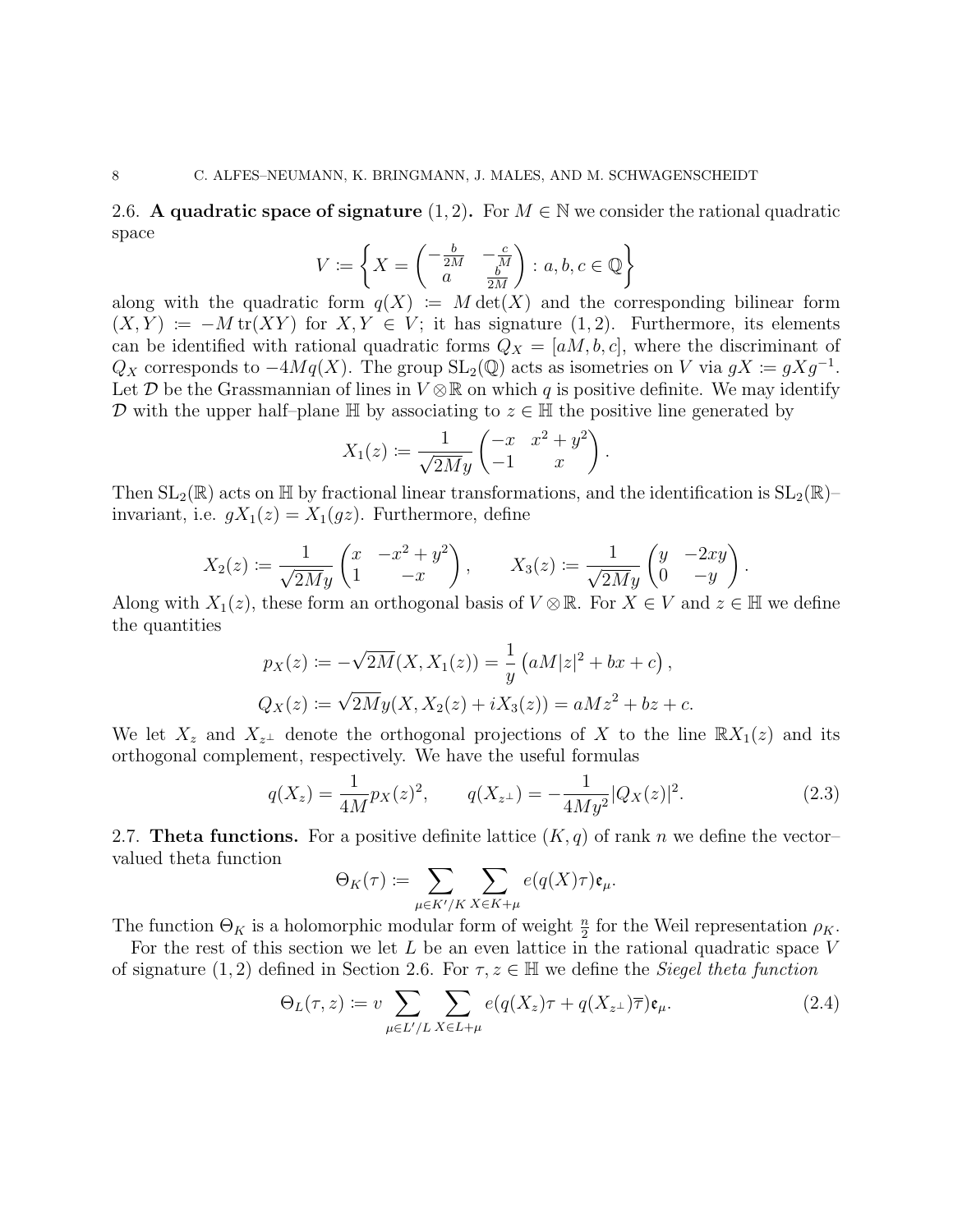By [3, Theorem 4.1], the Siegel theta function  $\Theta_L$  transforms like a modular form of weight  $-\frac{1}{2}$  $\frac{1}{2}$  for the Weil representation  $\rho_L$  in  $\tau$ . Similarly, we define the *Millson theta function* 

$$
\Theta_L^*(\tau,z) := v \sum_{\mu \in L'/L} \sum_{X \in L + \mu} p_X(z) e(q(X_z)\tau + q(X_{z^{\perp}})\overline{\tau}) \mathfrak{e}_{\mu}.
$$

Again using [3, Theorem 4.1], we see that the Millson theta function  $\Theta_L^*$  transforms like a modular form of weight  $\frac{1}{2}$  for  $\rho_L$  in  $\tau$ . Note that both theta functions can be rewritten using (2.3). Both theta functions are invariant in z under the subgroup  $\Gamma_L$  of the orthogonal group  $O(L)$  which fixes the classes of  $L'/L$ .

If  $K \subset L$  is a sublattice of finite index, then Lemma 2.2 implies that

$$
\Theta_L = (\Theta_K)^L, \qquad \Theta_L^* = (\Theta_K^*)^L. \tag{2.5}
$$

Now fix some  $X_0 \in L'$  with  $q(X_0) > 0$ , let  $\mathcal{A} = \Gamma_L X_0$  be its  $\Gamma_L$ -class and let  $z_{\mathcal{A}} = \mathbb{R}X_0 \in \mathcal{D}$ be the positive line spanned by  $X_0$ . Recall that we can also view  $z_A$  as a point in H, which we call a *CM point* by a slight abuse of notation. Furthermore, let  $P = L \cap z_{\mathcal{A}}$  and  $N = L \cap z^{\perp}_A$  be the corresponding positive definite one-dimensional and negative definite two–dimensional sublattices of L. A direct computation shows that the evaluation of the Siegel and the Millson theta functions at  $z_A$  split as

$$
\Theta_{P\oplus N}(\tau, z_{\mathcal{A}}) = \Theta_P(\tau) \otimes v \overline{\Theta_{N^-}(\tau)}, \qquad \Theta_{P\oplus N}^*(\tau, z_{\mathcal{A}}) = \Theta_P^*(\tau) \otimes v \overline{\Theta_{N^-}(\tau)}, \tag{2.6}
$$

where

$$
\Theta_P^*(\tau) := \sum_{\mu \in P'/P} \sum_{X \in P + \mu} p_X(z_{\mathcal{A}}) e(q(X)\tau) \mathfrak{e}_{\mu}
$$

is a holomorphic unary theta series of weight  $\frac{3}{2}$  for  $\rho_P$ .

# 3. Locally harmonic Maass forms and theta lifts

In this section we compute the action of the iterated raising operator on a certain locally harmonic Maass form and show that the resulting function can be written as the image of a suitable regularised theta lift. From now on, L denotes an even lattice of full rank in the quadratic space V of signature (1, 2) defined in Section 2.6, and  $\Gamma_L$  is the subgroup of  $O(L)$ which fixes the classes of  $L'/L$ . Furthermore, throughout we let  $k \in \mathbb{N}_{\geq 2}$ .

Let  $\mu \in L'/L$  and  $m \in \mathbb{Z} - q(\mu)$  with  $m > 0$  such that  $Mm$  is not a square. Following [5] (where a scalar–valued version was used) we define the function

$$
\mathcal{F}_{1-k,\mu,m}(z) := \frac{(-1)^k (4Mm)^{\frac{1}{2}-k}}{\binom{2k-2}{k-1} \pi (2k-1)} \sum_{\substack{X \in L+\mu \\ q(X)=-m}} \text{sgn}(p_X(z)) Q_X(z)^{k-1} \left(\frac{4Mmy^2}{|Q_X(z)|^2}\right)^{k-\frac{1}{2}}
$$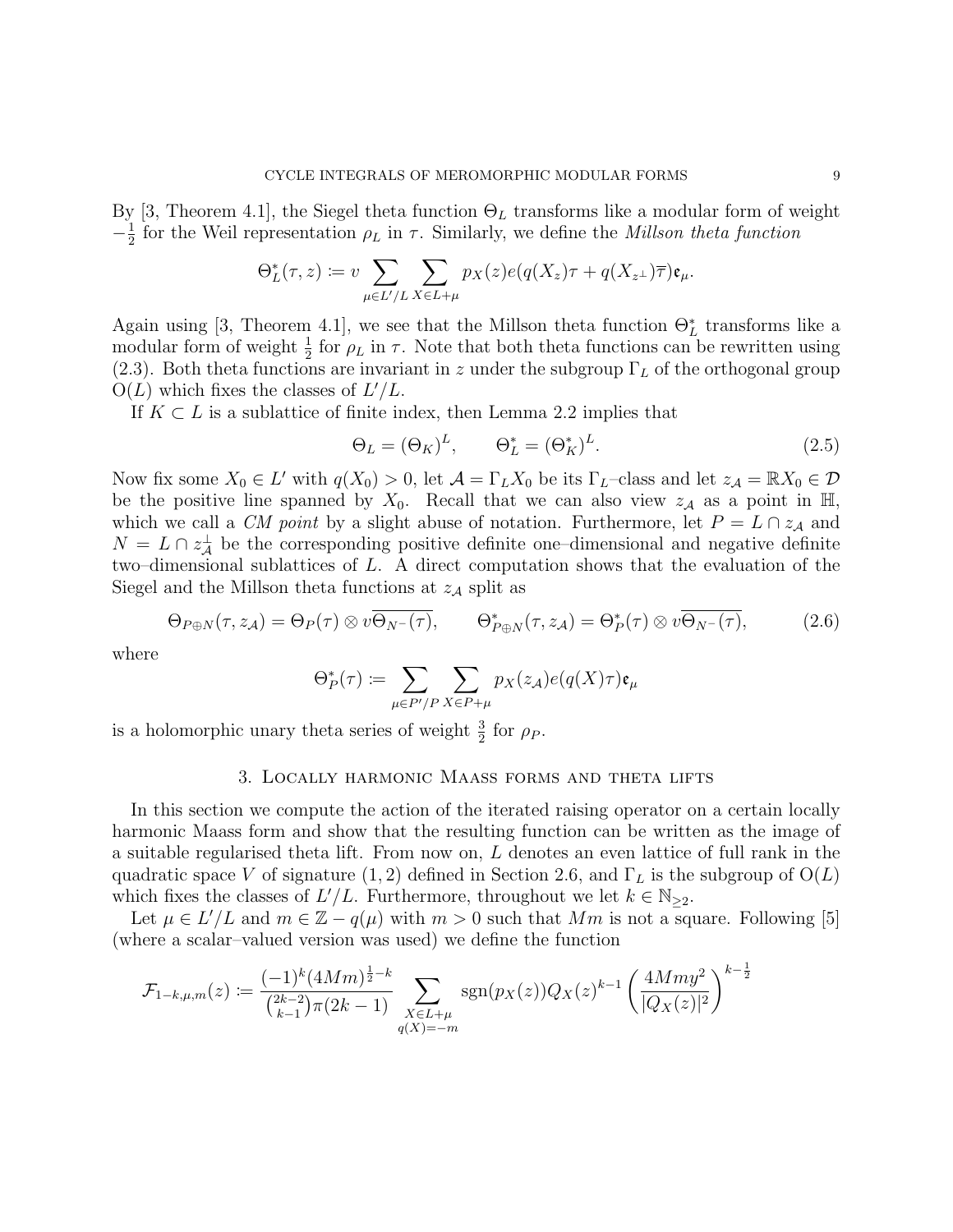$$
\times
$$
 <sub>2</sub>F<sub>1</sub> $\left(\frac{1}{2}, k - \frac{1}{2}; k + \frac{1}{2}; \frac{4Mmy^2}{|Q_X(z)|^2}\right)$ .

,

The Euler integral representation of the hypergeometric function (see [1, equation 15.3.1]) yields

$$
\mathcal{F}_{1-k,\mu,m}(z) = \frac{(-1)^k (4Mm)^{\frac{1}{2}-k}}{\binom{2k-2}{k-1}\pi} \sum_{\substack{X \in L+\mu \\ q(X)=-m}} \text{sgn}(p_X(z)) Q_X(z)^{k-1} \psi\left(\frac{4Mmy^2}{|Q_X(z)|^2}\right)
$$

where  $\psi(v) := \frac{1}{2}\beta(v; k-\frac{1}{2}, \frac{1}{2})$  is a special value of the incomplete  $\beta$ -function  $\beta(w; s, r) :=$ where  $\varphi(v) = 2^{\rho(v), n} 2^{\rho(v), n} 2^{\rho(v), n}$  a special value of the incomplete  $\rho$  function  $\rho(w, s, r)$ . converges absolutely and defines a locally harmonic Maass form of weight  $2 - 2k$  for  $\Gamma_L$ . We recover the function  $\mathcal{F}_{1-k,D}$  from [4] if we choose  $M = 1, D = 4m$ , and the lattice L from the introduction. We have the following series representation of  $R_{2-2}^{k-1}$  $_{2-2k}^{k-1}(\mathcal{F}_{1-k,\mu,m}).$ 

**Proposition 3.1.** Assume that  $p_X(z) \neq 0$  for every  $X \in L + \mu$  with  $q(X) = -m$ . Then

$$
R_{2-2k}^{k-1}(\mathcal{F}_{1-k,\mu,m})(z)
$$
  
=  $\frac{(-1)^k(k-1)!y^k}{\binom{2k-2}{k-1}\pi(2k-1)}\sum_{\substack{X\in L+\mu\\q(X)=-m}}\text{sgn}(p_X(z))^k|Q_X(z)|^{-k}{}_2F_1\left(\frac{k}{2},\frac{k}{2};k+\frac{1}{2};\frac{4Mmy^2}{|Q_X(z)|^2}\right).$ 

Proof. It suffices to show that

$$
R_{2-2k}^{k-1} \left(Q_X(z)^{k-1} \left(\frac{4Mmy^2}{|Q_X(z)|^2}\right)^{k-\frac{1}{2}} {}_2F_1\left(\frac{1}{2}; k-\frac{1}{2}; k+\frac{1}{2}; \frac{4Mmy^2}{|Q_X(z)|^2}\right)\right)
$$
  
=  $(k-1)!(4Mm)^{k-\frac{1}{2}} \operatorname{sgn}(p_X(z))^{k-1} y^k |Q_X(z)|^{-k} {}_2F_1\left(\frac{k}{2}, \frac{k}{2}; k+\frac{1}{2}; \frac{4Mmy^2}{|Q_X(z)|^2}\right).$ 

Let  $w \coloneqq \frac{4Mmy^2}{|Q_{\mathcal{X}}(z)|^2}$  $\frac{4Mmy^2}{|Q_X(z)|^2}$ . Using the Euler transformation

$$
{}_2F_1(a, b; c; Z) = (1 - Z)^{c-a-b} {}_2F_1(c-a, c-b; c; Z)
$$

and the identity (see [1, equation 15.2.3])

$$
\partial_Z(Z^a{}_2F_1(a,b;c;Z)) = aZ^{a-1}{}_2F_1(a+1,b;c;Z)
$$

it may be shown by induction that for  $j \in \mathbb{N}_0$ 

$$
R_0^j \left( w^{\frac{k}{2}} {}_2F_1\left( \frac{k}{2}, \frac{k}{2}; k+\frac{1}{2}; w \right) \right)
$$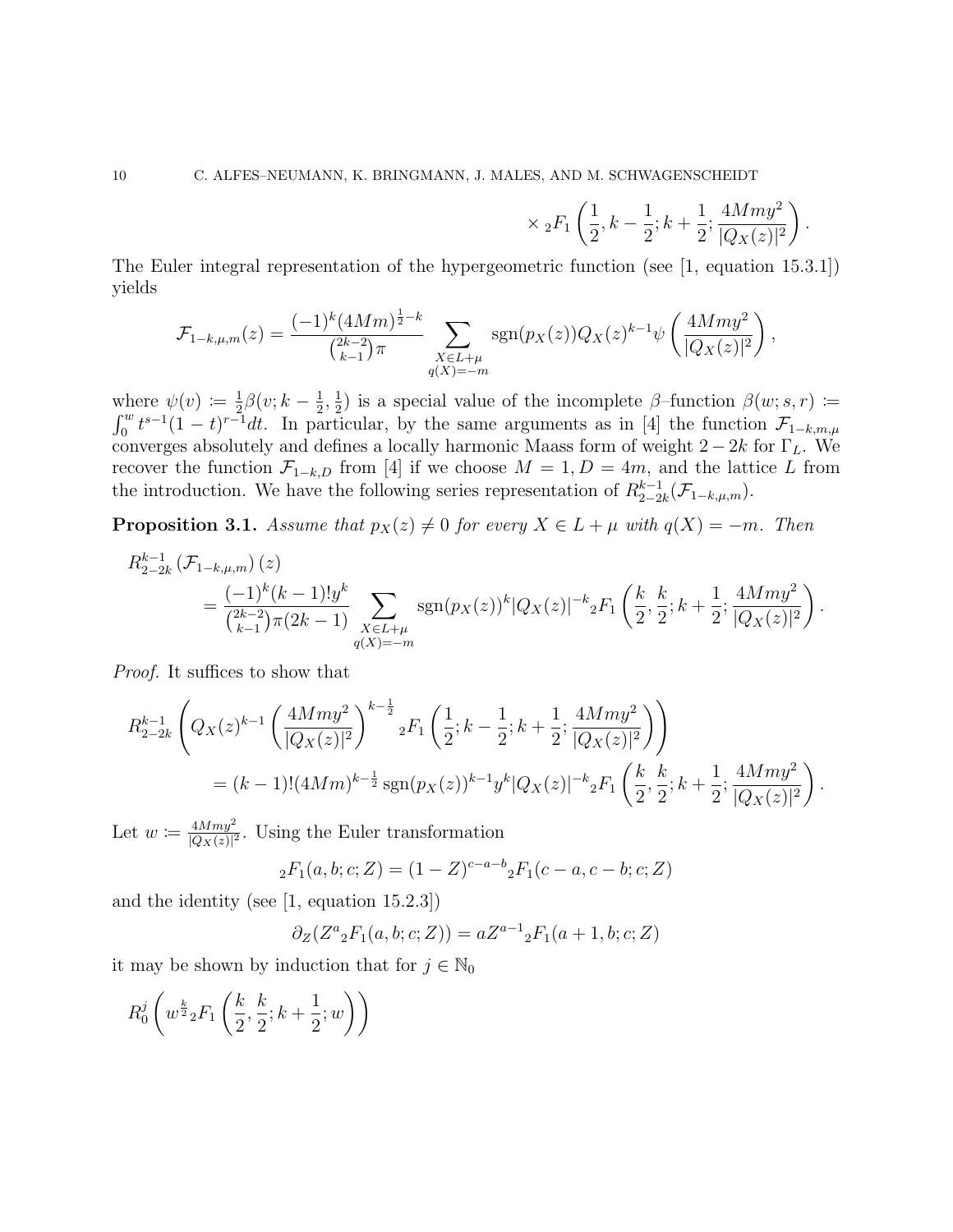$$
= \frac{(k+j-1)!}{(k-1)!} (4Mm)^{-\frac{j}{2}} \operatorname{sgn}(p_X(z))^j \left(\frac{Q_X(\bar{z})}{y^2}\right)^j w^{\frac{k+j}{2}} {}_2F_1\left(\frac{k-j}{2}, \frac{k+j}{2}; k+\frac{1}{2}; w\right).
$$

In particular, for  $j = k - 1$  this becomes

$$
R_0^{k-1} \left( w^{\frac{k}{2}} {}_2F_1 \left( \frac{k}{2}, \frac{k}{2}; k + \frac{1}{2}; w \right) \right)
$$
  
= 
$$
\frac{(2k-2)!}{(k-1)!} (4Mm)^{-\frac{k-1}{2}} \operatorname{sgn}(p_X(z))^{k-1} \left( \frac{Q_X(\bar{z})}{y^2} \right)^{k-1} w^{k-\frac{1}{2}} {}_2F_1 \left( \frac{1}{2}, k - \frac{1}{2}; k + \frac{1}{2}; w \right).
$$
 (3.1)

Furthermore, it is possible to show that  $w^{\frac{k}{2}} {}_2F_1(\frac{k}{2})$  $\frac{k}{2},\frac{k}{2}$  $\frac{k}{2}; k + \frac{1}{2}$  $(\frac{1}{2}, w)$  is an eigenfunction under the Laplace operator  $\Delta_0$  with eigenvalue  $k(1-k)$ . Now [6, Lemma 2.1] states that for  $j \in \mathbb{N}_0$ and  $g : \mathbb{H} \to \mathbb{C}$  satisfying  $\Delta_0(g) = \lambda g$  we have

$$
R_{2-2k}^{k-1}\left(y^{2k-2}\overline{R_0^{k-1}(g)}\right)(z) = \prod_{\ell=1}^{k-1} \left(-\overline{\lambda} - \ell(\ell-1)\right) \overline{g(z)}.
$$

Thus we find that (3.1) is equal to

$$
\frac{(k-1)!}{(2k-2)!} (4Mm)^{\frac{k-1}{2}} R_{2-2k}^{k-1} \left( y^{2k-2} \overline{R_0^{k-1} \left( w^{\frac{k}{2}} {}_2F_1 \left( \frac{k}{2}, \frac{k}{2}; k + \frac{1}{2}; w \right) \right)} \right)
$$
  
=  $(k-1)! (4Mm)^{k-\frac{1}{2}} \text{sgn}(p_X(z))^{k-1} y^k |Q_X(z)|^{-k} {}_2F_1 \left( \frac{k}{2}, \frac{k}{2}; k + \frac{1}{2}; w \right),$ 

where we are using  $\prod_{\ell=1}^{k-1} (k(1-k) - \ell(\ell-1)) = (2k-2)!$  and are inserting the definition of  $w.$ 

For a harmonic Maass form  $f \in H_{\frac{3}{2}-k,L}$  we consider the regularised theta lift

$$
\Lambda^{\text{reg}}\left(f,z\right) \coloneqq \begin{cases} \displaystyle\int_{\mathcal{F}}^{\text{reg}}\left\langle R^{\frac{k}{2}-1}_{\frac{3}{2}-k}(f)(\tau), \overline{\Theta_L(\tau,z)}\right\rangle v^{-\frac{1}{2}}d\mu(\tau), & \text{if $k$ is even,} \\ \displaystyle\int_{\mathcal{F}}^{\text{reg}}\left\langle R^{\frac{k-1}{2}}_{\frac{3}{2}-k}(f)(\tau), \overline{\Theta_L^*(\tau,z)}\right\rangle v^{\frac{1}{2}}d\mu(\tau), & \text{if $k$ is odd,} \end{cases}
$$

where  $d\mu(\tau) := \frac{dudv}{v^2}$  denotes the invariant measure on H, and the regularised integral is defined by  $\int_{\mathcal{F}}^{\text{reg}} := \lim_{T \to \infty} \int_{\mathcal{F}_T}$ , where  $\mathcal{F}_T$  denotes the standard fundamental domain for Γ truncated at height T. By the results of [7, Section 2.3] for the Siegel theta function (corresponding to  $k$  even) and by [8, Section 7.3] for the Millson theta function (corresponding to k odd), the integral converges for every  $z \in \mathbb{H}$ .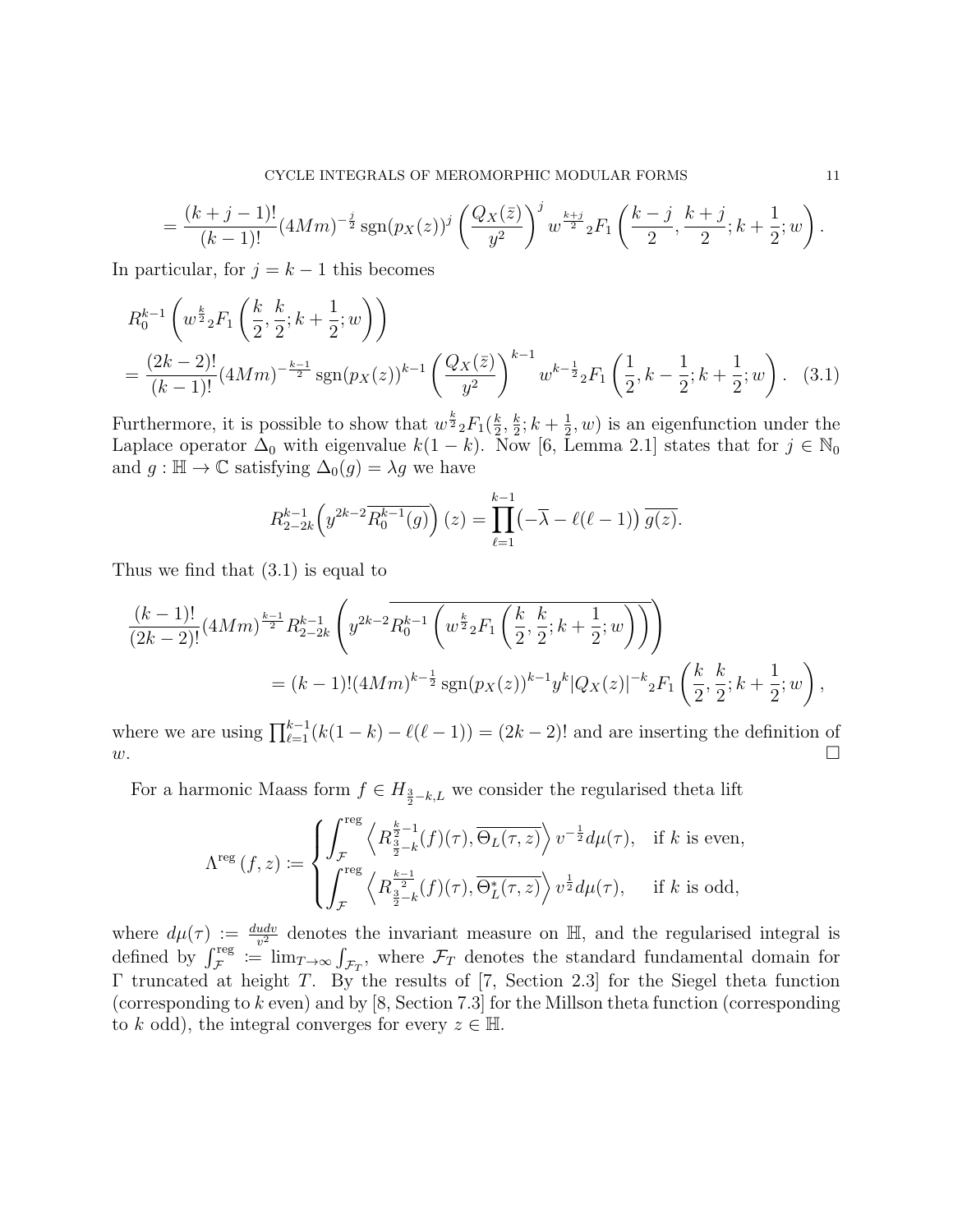We now compute the lift of the Maass Poincaré series by unfolding against it. Thereby we obtain the following representation of  $R_{2-2}^{k-1}$  $_{2-2k}^{k-1}(\mathcal{F}_{1-k,\mu,m})$  as a regularised theta lift.

**Theorem 3.2.** Assume that  $p_X(z) \neq 0$  for every  $X \in L + \mu$  with  $q(X) = -m$ . If  $k \in \mathbb{N}$  is even, then

$$
R_{2-2k}^{k-1}(\mathcal{F}_{1-k,\mu,m})(z) = \frac{(k-1)!^2 (4Mm)^{\frac{1}{2}-k} M^{\frac{k-1}{2}}}{2^{2k} \pi^{\frac{k}{2}} \Gamma(\frac{k}{2})^2} \Lambda^{\text{reg}}\left(F_{\mu,-m,\frac{3}{2}-k},z\right).
$$

If  $k \in \mathbb{N}$  is odd, then

$$
R_{2-2k}^{k-1}(\mathcal{F}_{1-k,\mu,m})(z) = -\frac{(k-1)!^2 (4Mm)^{\frac{1}{2}-k} M^{\frac{k}{2}-1}}{2^{2k} \pi^{\frac{k-3}{2}} \Gamma\left(\frac{k+1}{2}\right)^2} \Lambda^{\text{reg}}\left(F_{\mu,-m,\frac{3}{2}-k},z\right).
$$

*Proof.* A similar result was proved in [7, Theorem 2.14] and [8, Theorem 7.9]. Here we give a sketch of the proof for k even for the convenience of the reader; the case k odd follows similarly. We consider the regularised theta lift of the Maass Poincaré series  $F_{\mu,-m,\frac{3}{2}-k,s}$ . Applying Lemma 2.1 we obtain

$$
\Lambda^{\text{reg}}\left(F_{\mu,-m,\frac{3}{2}-k,s},z\right) = (4\pi m)^{\frac{k}{2}-1} \frac{\Gamma\left(s-\frac{1}{4}\right)}{\Gamma\left(s+\frac{3}{4}-\frac{k}{2}\right)} \int_{\mathcal{F}}^{\text{reg}} \left\langle F_{\mu,-m,-\frac{1}{2},s}\left(\tau\right), \overline{\Theta_L(\tau,z)}\right\rangle v^{-\frac{1}{2}} d\mu(\tau).
$$

By the usual unfolding argument the above expression can be written as

$$
2(4\pi m)^{\frac{k}{2}-1}\frac{\Gamma\left(s-\frac{1}{4}\right)}{\Gamma(2s)\Gamma\left(s+\frac{3}{4}-\frac{k}{2}\right)}\int_0^\infty\int_0^1\mathcal{M}_{-\frac{1}{2},s}(-4\pi mv)e(-mu)\overline{\Theta_{L,\mu}(\tau,z)}v^{-\frac{5}{2}}dudv,
$$

where  $\Theta_{L,\mu}$  denotes the  $\mu$ –th component of  $\Theta_L$ . Inserting the Fourier expansion of  $\Theta_L$  given in (2.4) and the definition of  $\mathcal{M}_{-\frac{1}{2},s}$  given in (2.1), and evaluating the integral over u, this becomes

$$
2(4\pi m)^{\frac{k-1}{2}} \frac{\Gamma(s-\frac{1}{4})}{\Gamma(2s)\Gamma(s+\frac{3}{4}-\frac{k}{2})} \sum_{\substack{X \in L+\mu \\ q(X)=-m}} \int_0^\infty M_{\frac{1}{4},s-\frac{1}{2}}(4\pi mv) v^{-\frac{5}{4}} e^{-2\pi v \left(q(X_z)-q(X_{z^\perp})\right)} dv.
$$

The integral is an inverse Laplace transform and can be computed using equation (11) on page 215 of [13]. We obtain

$$
2(4\pi m)^{\frac{k-1}{2}} \frac{\Gamma(s-\frac{1}{4})^2}{\Gamma(2s)\Gamma(s+\frac{3}{4}-\frac{k}{2})} \sum_{\substack{X \in L+\mu \\ q(X)=-m}} \left(\frac{m}{|q(X_{z^{\perp}})|}\right)^{s-\frac{1}{4}} {}_2F_1\left(s-\frac{1}{4},s-\frac{1}{4};2s;\frac{m}{|q(X_{z^{\perp}})|}\right).
$$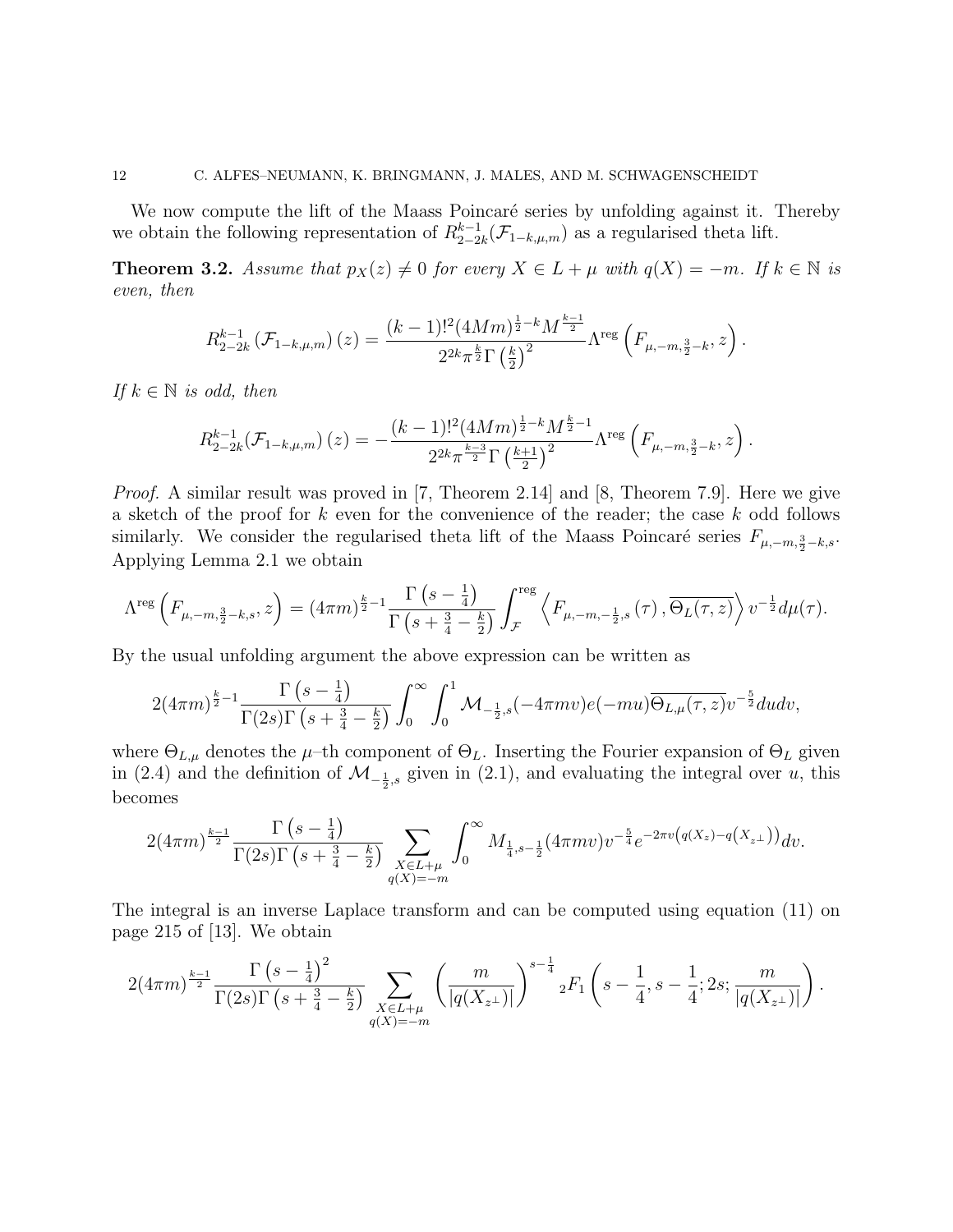Plugging in the formula  $q(X_{z^{\perp}}) = -\frac{1}{4Mn}$  $\frac{1}{4 M m y^2} |Q_X(z)|^2$  (see (2.3)) and the special value  $s = \frac{k}{2} + \frac{1}{4}$  $\frac{1}{4}$ , we arrive at

$$
2(4\pi m)^{\frac{k-1}{2}} \frac{\Gamma\left(\frac{k}{2}\right)^2}{\Gamma\left(k+\frac{1}{2}\right)} \sum_{\substack{X \in L+\mu \\ q(X)=-m}} \left(\frac{4Mmy^2}{|Q_X(z)|^2}\right)^{\frac{k}{2}} {}_2F_1\left(\frac{k}{2}, \frac{k}{2}; k+\frac{1}{2}; \frac{4Mmy^2}{|Q_X(z)|^2}\right).
$$

Using the Legendre duplication formula  $\pi^{\frac{1}{2}}\Gamma(2k) = 2^{2k-1}\Gamma(k)\Gamma(k+\frac{1}{2})$  $(\frac{1}{2})$  and comparing the above expression with Proposition 3.1, we obtain the stated result.  $\Box$ 

# 4. Evaluation of the theta lift at CM points

We now evaluate the theta integral at CM points. As in the previous section we let L denote an even lattice of full rank in the signature  $(1, 2)$  quadratic space V from Section 2.6, and we let  $\Gamma_L$  be the subgroup of  $O(L)$  which fixes the classes of  $L'/L$ . Moreover, we fix some  $X_0 \in L^7$  with  $q(X_0) > 0$ , and we set  $\mathcal{A} = \Gamma_L X_0$  and  $z_{\mathcal{A}} = \mathbb{R} X_0 \in \mathcal{D} \cong \mathbb{H}$ . Then we have the sublattices  $P = L \cap z_{\mathcal{A}}$  and  $N = L \cap z_{\mathcal{A}}^{\perp}$ .

Recall that  $\mathcal{G}_P$  denotes a harmonic Maass form of weight  $\frac{3}{2}$  for  $\rho_P$  that maps to  $\Theta_P$  under  $\xi_{\frac{3}{2}}$ . Similarly, we let  $\mathcal{G}_P^*$  be a harmonic Maass form of weight  $\frac{1}{2}$  for  $\rho_P$  that maps to  $\Theta_P^*$  under  $\xi_{\frac{1}{2}}$ . For simplicity, we now assume that the input f for the regularised theta lift is weakly holomorphic. We have the following theorem, which is inspired by a similar recent result of Bruinier, Ehlen, and Yang (compare [8, Theorem 5.4]).

**Theorem 4.1.** Let  $f \in M^!_{\frac{3}{2}-k,L}$ . For k even we have

$$
\Lambda^{\text{reg}}\left(f, z_{\mathcal{A}}\right) = \frac{\pi^{\frac{1}{2}} \Gamma\left(\frac{k}{2}\right)}{2(4\pi)^{1-\frac{k}{2}} \Gamma\left(\frac{k+1}{2}\right)} \text{CT}\left(\left\langle f_{P \oplus N}(\tau), \left[\mathcal{G}_P^+(\tau), \Theta_{N^-}(\tau)\right]_{\frac{k}{2}-1}\right\rangle\right).
$$

For k odd we have

$$
\Lambda^{\text{reg}}\left(f, z_{\mathcal{A}}\right) = \frac{\pi^{\frac{1}{2}} \Gamma\left(\frac{k+1}{2}\right)}{(4\pi)^{\frac{1-k}{2}} \Gamma\left(\frac{k}{2}\right)} \text{CT}\left(\left\langle f_{P \oplus N}(\tau), \left[\mathcal{G}_{P}^{*,+}(\tau), \Theta_{N^{-}}(\tau)\right]_{\frac{k-1}{2}}\right\rangle\right).
$$

*Proof.* We give the details of the proof for k even, since the proof for k odd is very similar. Note that Lemma 2.2 and (2.5) imply that

$$
\langle f, \Theta_L \rangle = \langle f, (\Theta_{P \oplus N})^L \rangle = \langle f_{P \oplus N}, \Theta_{P \oplus N} \rangle.
$$

Thus we may assume that  $L = P \oplus N$  if we replace f by  $f_{P \oplus N}$ . For simplicity, we write just f instead of  $f_{P \oplus N}$  throughout the proof.

First, using the self–adjointness of the raising operator (see [7, Lemma 4.2]) we obtain

$$
\int_{\mathcal{F}}^{\text{reg}} \left\langle R^{\frac{k}{2}-1}_{\frac{3}{2}-k}(f)(\tau), \overline{\Theta(\tau, z_{\mathcal{A}})} \right\rangle v^{-\frac{1}{2}} d\mu(\tau) = (-1)^{\frac{k}{2}-1} \int_{\mathcal{F}}^{\text{reg}} \left\langle f(\tau), R^{\frac{k}{2}-1}_{\frac{1}{2}} \left( v^{-\frac{1}{2}} \overline{\Theta_L(\tau, z_{\mathcal{A}})} \right) \right\rangle d\mu(\tau).
$$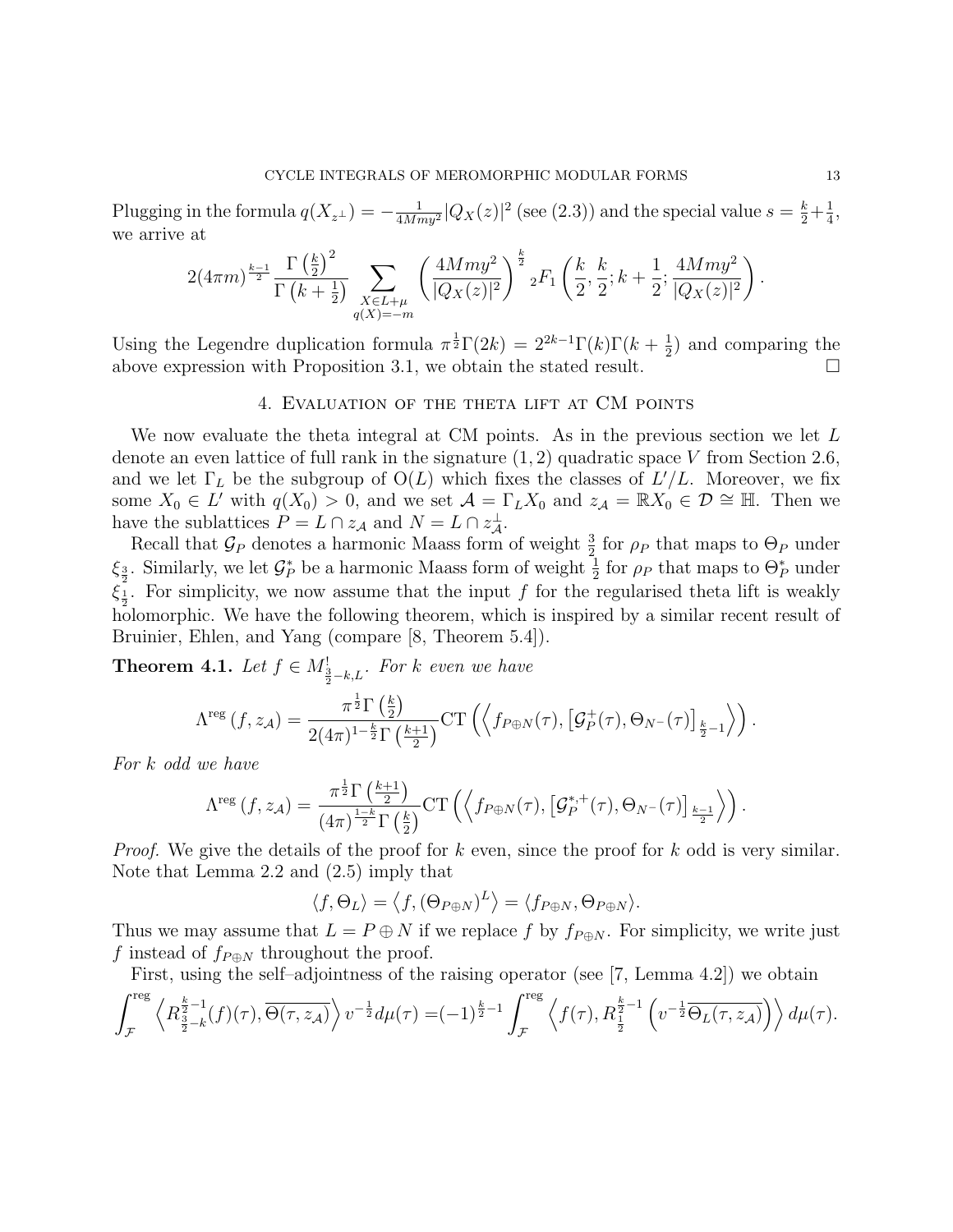Note that the apparent boundary term appearing disappears in the same way as in the proof of [7, Lemma 4.4]. Using the splitting (2.6) of the Siegel theta function and the formula

$$
R_{\ell-\kappa}\left(v^{\kappa}\overline{g(\tau)}\otimes h(\tau)\right)=v^{\kappa}\overline{g(\tau)}\otimes R_{\ell}(h)(\tau)
$$

which holds for every holomorphic function g, every smooth function h, and  $\kappa, \ell \in \mathbb{R}$ , we obtain

$$
R_{\frac{1}{2}}^{\frac{k}{2}-1}\left(v^{-\frac{1}{2}}\overline{\Theta_{P\oplus N}(\tau,z_{\mathcal{A}})}\right)=L_{\frac{3}{2}}(\mathcal{G}_P)(\tau)\otimes R_{1}^{\frac{k}{2}-1}(\Theta_{N^{-}})(\tau).
$$

Since  $L_1(\Theta_{N^-}) = 0$ , Proposition 2.3 implies that

$$
L_{\frac{3}{2}}(\mathcal{G}_{P})(\tau) \otimes R_{1}^{\frac{k}{2}-1}(\Theta_{N^{-}})(\tau) = \frac{\pi^{\frac{1}{2}}\Gamma\left(\frac{k}{2}\right)}{2\Gamma\left(\frac{k+1}{2}\right)}(-4\pi)^{\frac{k}{2}-1}L_{k+\frac{1}{2}}\left([\mathcal{G}_{P}(\tau),\Theta_{N^{-}}(\tau)]_{\frac{k}{2}-1}\right).
$$

Hence we have that

$$
\int_{\mathcal{F}}^{\text{reg}} \left\langle R^{\frac{k}{2}-1}_{\frac{3}{2}-k}(f)(\tau), \overline{\Theta_L(\tau, z_{\mathcal{A}})} \right\rangle v^{-\frac{1}{2}} d\mu(\tau) \n= \frac{\pi^{\frac{1}{2}} \Gamma\left(\frac{k}{2}\right)}{2\Gamma\left(\frac{k+1}{2}\right)} (4\pi)^{\frac{k}{2}-1} \int_{\mathcal{F}}^{\text{reg}} \left\langle f(\tau), L_{k+\frac{1}{2}}\left( [\mathcal{G}_P(\tau), \Theta_{N^-}(\tau)]_{\frac{k}{2}-1} \right) \right\rangle d\mu(\tau).
$$

Now a standard application of Stokes' Theorem as in the proof of [9, Proposition 3.5] gives the stated formula.  $\Box$ 

### 5. Statement of the main results and the proof of Theorem 1.1

We are now ready to state and prove our main result, which is a more general version of Theorem 1.1 for arbitrary congruence subgroups and both even and odd  $k \in \mathbb{N}_{\geq 2}$ .

As before we let L denote an even lattice of signature  $(1, 2)$  in the quadratic space V from Section 2.6, and we let  $\Gamma_L$  be the subgroup of  $O(L)$  which fixes the classes of  $L'/L$ . We can view  $\Gamma_L$  as a subgroup of  $SL_2(\mathbb{R})$ , the action on D corresponding to fractional linear transformations on H. Moreover, we fix some  $X_0 \in L'$  with  $q(X_0) > 0$ , and we set  $\mathcal{A} = \Gamma_L X_0$ and  $z_{\mathcal{A}} = \mathbb{R}X_0 \in \mathcal{D} \cong \mathbb{H}$ . We have the corresponding sublattices  $P = L \cap z_{\mathcal{A}}$  and  $N = L \cap z_{\mathcal{A}}^{\perp}$ . Generalising (1.1) we define the meromorphic modular form

$$
f_{k,A}(z) := \frac{|4Mq(\mathcal{A})|^{\frac{k+1}{2}}}{\pi} \sum_{X \in \mathcal{A}} Q_X(z,1)^{-k}
$$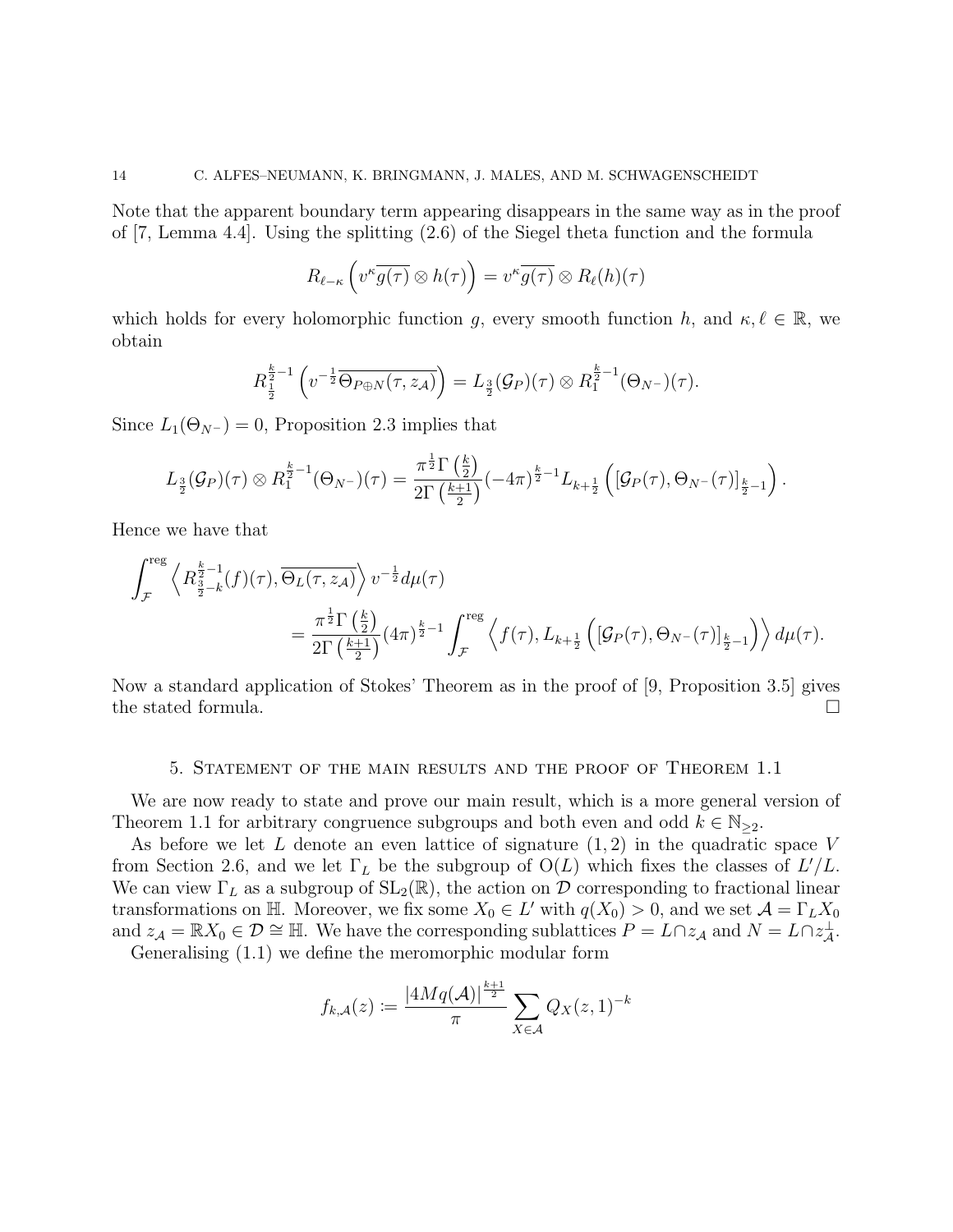of weight 2k for  $\Gamma_L$ . Furthermore, for  $\mu \in L'/L$  and  $m \in \mathbb{Z} - q(\mu)$  with  $Mm > 0$  not being a square, we define the trace of cycle integrals

$$
\mathrm{tr}_{f_{k,A}}(\mu,m) \coloneqq \sum_{X \in \Gamma_L \backslash L_{\mu,-m}} \int_{c_X} f_{k,A}(z) Q_X(z,1)^{k-1} dz,
$$

where  $L_{\mu,-m}$  denotes the set of all  $X \in L + \mu$  with  $q(X) = -m$ , and  $c_X := (\Gamma_L)_X \backslash C_X$  with the geodesic  $C_X := \{ z \in \mathbb{H} : p_X(z) = 0 \} = \{ z \in \mathbb{H} : aM|z|^2 + bx + c = 0 \}.$ 

We let  $\mathcal{G}_P$  be a harmonic Maass form of weight  $\frac{3}{2}$  for  $\rho_P$  that maps to  $\Theta_P$  under  $\xi_{\frac{3}{2}}$ . Similarly, we let  $\mathcal{G}_P^*$  be a harmonic Maass form of weight  $\frac{1}{2}$  for  $\rho_P$  that maps to  $\Theta_P^*$  under  $\xi_{\frac{1}{2}}^2$ . Finally, we let  $f \in M^!_{\frac{3}{2}-k,L}$  be a weakly holomorphic modular form with Fourier coefficients  $c_f(\mu, m)$  and we assume that  $c_f(\mu, -m) = 0$  if  $Mm > 0$  is a square.

**Theorem 5.1.** Assume that  $z_A$  does not lie on any of the geodesics  $c_X$  for  $X \in L_{\mu,-m}$  if  $c_f(\mu, -m) \neq 0$ . For k even we have

$$
\sum_{\mu \in L'/L} \sum_{m>0} c_f(\mu, -m) \operatorname{tr}_{f_{k,A}}(\mu, -m)
$$
  
= 
$$
\frac{2^{k-3} |4Mq(\mathcal{A})|^{\frac{1}{2}}}{\pi M^{\frac{1-k}{2}} |(\overline{\Gamma}_L)_{z_{\mathcal{A}}}} \operatorname{CT}\left(\left\langle f_{P \oplus N}(\tau), [\mathcal{G}_P^+(\tau), \Theta_{N^-}(\tau)]_{\frac{k}{2}-1} \right\rangle\right).
$$

For k odd we have

$$
\sum_{\mu \in L'/L} \sum_{m>0} c_f(\mu, m) \operatorname{tr}_{f_{k,A}}(\mu, m)
$$
  
= 
$$
-\frac{2^{k-1} \pi |4Mq(\mathcal{A})|^{\frac{1}{2}}}{M^{1-\frac{k}{2}} \left| (\overline{\Gamma}_L)_{z_{\mathcal{A}}}\right|} \operatorname{CT}\left( \left\langle f_{P \oplus N}(\tau), \left[ \mathcal{G}_P^{*,+}(\tau), \Theta_{N-}(\tau) \right]_{\frac{k-1}{2}} \right\rangle \right).
$$

Remark. For  $M = 1$  and the lattice L from the introduction, with  $\Gamma_L \cong SL_2(\mathbb{Z})$ ,  $L_{\mu,-m} =$  $\mathcal{Q}_{4m}$ , and  $d = -4Mq(\mathcal{A})$ , we recover Theorem 1.1. We remark that by combining the results of this paper and the methods from [8, Section 7] one can also derive similar formulas for twisted traces of cycle integrals of  $f_{k,\mathcal{A}}$ .

Proof of Theorem 5.1. First, by [15, Corollary 4.3] we have that

$$
\text{tr}_{f_{k,A}}(\mu,m) = \frac{2^k |4Mq(\mathcal{A})|^{\frac{1}{2}} (4Mm)^{k-\frac{1}{2}}}{(k-1)! \left| \left( \overline{\Gamma}_L \right)_{z_{\mathcal{A}}} \right|} R_{2-2k}^{k-1} (\mathcal{F}_{1-k,\mu,m})(z_{\mathcal{A}}).
$$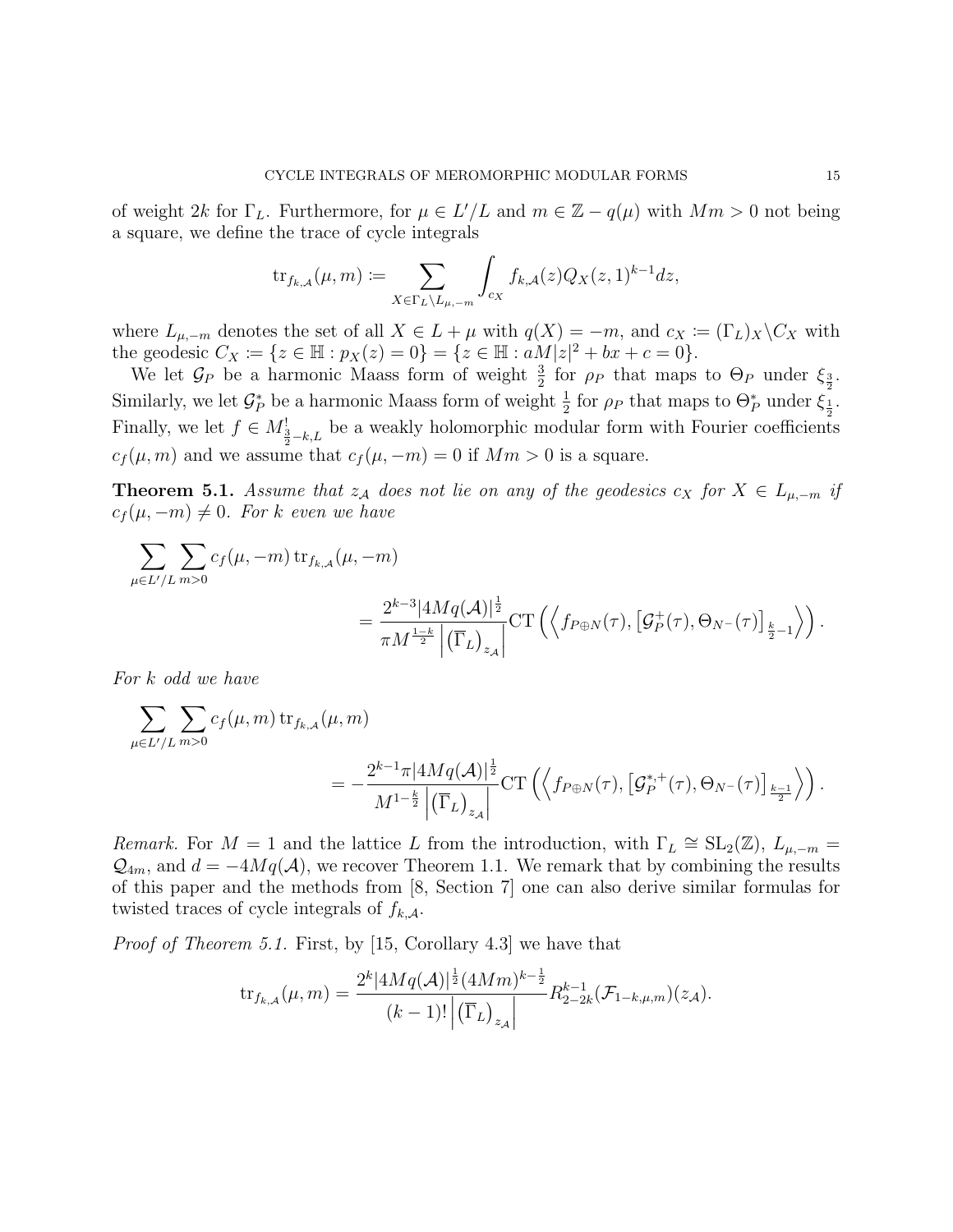Note that we are using a different normalisation of  $f_{k,\mathcal{A}}$ , and that the results of [15] are formulated in a more classical language. However, the exact same arguments as in the proof of [15, Corollary 4.3] work in the general case that we need.

Next, recall that we can write f as a linear combination of Maass Poincaré series as in (2.2). Hence, we obtain from Theorem 3.2 the formula

$$
\sum_{\mu \in L'/L} \sum_{m>0} c_f(\mu, m) (4Mm)^{k-\frac{1}{2}} R_{2-2k}^{k-1}(\mathcal{F}_{1-k,\mu,m})(z_{\mathcal{A}}) = \frac{(k-1)!^2 M^{\frac{k-1}{2}}}{2^{2k-1} \pi^{\frac{k}{2}} \Gamma \left(\frac{k}{2}\right)^2} \Lambda^{\text{reg}}\left(f, z_{\mathcal{A}}\right).
$$

Finally, by Theorem 4.1 we have the evaluation

$$
\Lambda^{\text{reg}}\left(f, z_{\mathcal{A}}\right) = \frac{\pi^{\frac{1}{2}} \Gamma\left(\frac{k}{2}\right)}{2(4\pi)^{1-\frac{k}{2}} \Gamma\left(\frac{k+1}{2}\right)} \text{CT}\left(\left\langle f_{P \oplus N}(\tau), \left[\mathcal{G}_P^+(\tau), \Theta_{N^-}(\tau)\right]_{\frac{k}{2}-1}\right\rangle\right).
$$

If we put all the constants together and use the Legendre duplication formula  $\pi^{\frac{1}{2}}\Gamma(k)$  $2^{k-1}\Gamma(\frac{k}{2})\Gamma(\frac{k+1}{2})$ , we obtain the stated formula.

## **REFERENCES**

- [1] M. Abramowitz and I. Stegun, Handbook of mathematical functions with formulas, graphs, and mathematical tables, National Bureau of Standards Applied Mathematics Series, vol. 55, 1964.
- [2] C. Alfes–Neumann, K. Bringmann, and M. Schwagenscheidt, On the rationality of cycle integrals of meromorphic modular forms, Math. Ann. **376** (2020), no. 1-2, 243-266.
- [3] R. Borcherds, Automorphic forms with singularities on Grassmannians, Invent. Math. 132 (1998), no. 3, 491–562.
- [4] K. Bringmann, B. Kane, and W. Kohnen, Locally harmonic Maass forms and the kernel of the Shintani lift, Int. Math. Res. Not. 11 (2015), 3185–3224.
- [5] K. Bringmann, B. Kane, and M. Viazovska, Theta lifts and local Maass forms, Math. Res. Lett. 20 (2013), no. 2, 213–234.
- [6] K. Bringmann, B. Kane, and A. von Pippich, Regularised inner products of meromorphic modular forms and higher Green's functions, Commun. Contemp. Math. 21 (2019), no. 5, 1850029, 35.
- [7] J. H. Bruinier, Borcherds products on O(2, l) and Chern classes of Heegner divisors, Lecture Notes in Mathematics, vol. 1780, Springer-Verlag, Berlin, 2002.
- [8] J. H. Bruinier, S. Ehlen, and T. Yang, CM values of higher automorphic Green functions on orthogonal groups, arXiv:1912.12084, Preprint (2019).
- [9] J. H. Bruinier and J. Funke, On two geometric theta lifts, Duke Math. J. 125 (2004), 45–90.
- [10] J. H. Bruinier and M. Schwagenscheidt, Algebraic formulas for the coefficients of mock theta functions and Weyl vectors of Borcherds products, J. Algebra 478 (2017), 38–57.
- [11] J. H. Bruinier and T. Yang, Faltings heights of CM cycles and derivatives of L–functions, Invent. Math. 177 (2009), no. 3, 631–681.
- [12] M. Eichler and D. Zagier, *The theory of Jacobi forms*, volume 55 of Progress in Mathematics. Birkhäuser Boston Inc., Boston, MA, 1985.